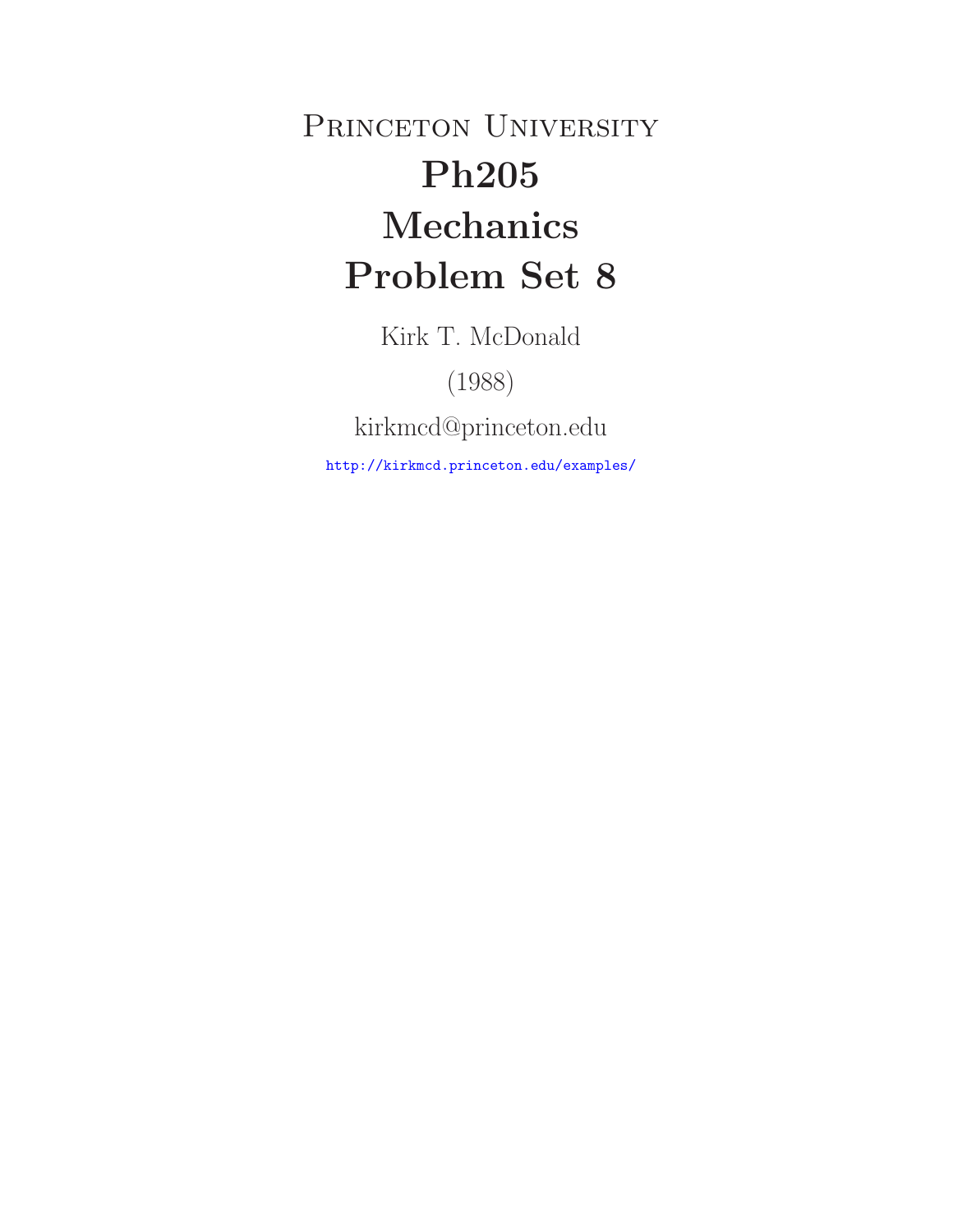## 1. **Coupled, Damped, Forced Oscillation.**

A system of two equal masses connected by three collinear springs is subject to a collinear, external driving force  $F_0 \cos \omega t$  on mass 1 only.

$$
F_0 \cos \omega t
$$
  

$$
F_0 \vee F_1
$$
  

$$
F_1
$$
  

$$
F_2
$$
  

$$
F_3
$$
  

$$
F_4
$$
  

$$
F_5
$$
  

$$
F_6
$$
  

$$
F_7
$$
  

$$
F_8
$$
  

$$
F_9
$$
  

$$
F_9
$$
  

$$
F_9
$$
  

$$
F_9
$$

In addition, there are damping forces on the two masses,  $F_1 = -b\dot{x}_1$  and  $F_2 = -b\dot{x}_2$ , which will prevent the amplitudes of the motion from diverging in case of resonance.

Demonstrate this by transformation the coupled equations of motion of  $x_1$  and  $x_2$ relative to the equilibrium positions of the masses into decoupled equations of motion of the normal coordinates  $q_1$  and  $q_2$  (for motion in the absence of the external force). Then, transform the solutions back to coordinates  $x_1$  and  $x_2$  to show that,

$$
x_1 = \frac{F_0}{m} \frac{\omega_0^2 - \omega^2 + 2i\beta\omega}{\omega_1^2 - \omega^2 + 2i\beta\omega} \frac{e^{i\omega t}}{\omega_2^2 - \omega^2 + 2i\beta\omega}, \quad x_2 = \frac{F_0}{2m} \frac{\omega_2^2 - \omega_1^2}{\omega_1^2 - \omega^2 + 2i\beta\omega} \frac{e^{i\omega t}}{\omega_2^2 - \omega^2 + 2i\beta\omega}, \quad (1)
$$
  
where  $\frac{\beta = b}{2m}$ ,  $\omega_0^2 = \frac{k_1 + k_2}{m}$ ,  $\omega_1^2 = \frac{k_1}{m}$ ,  $\omega_2^2 = \frac{k_1 + 2k_2}{m}$ . (2)

*Hint: Guess the normal coordinates.*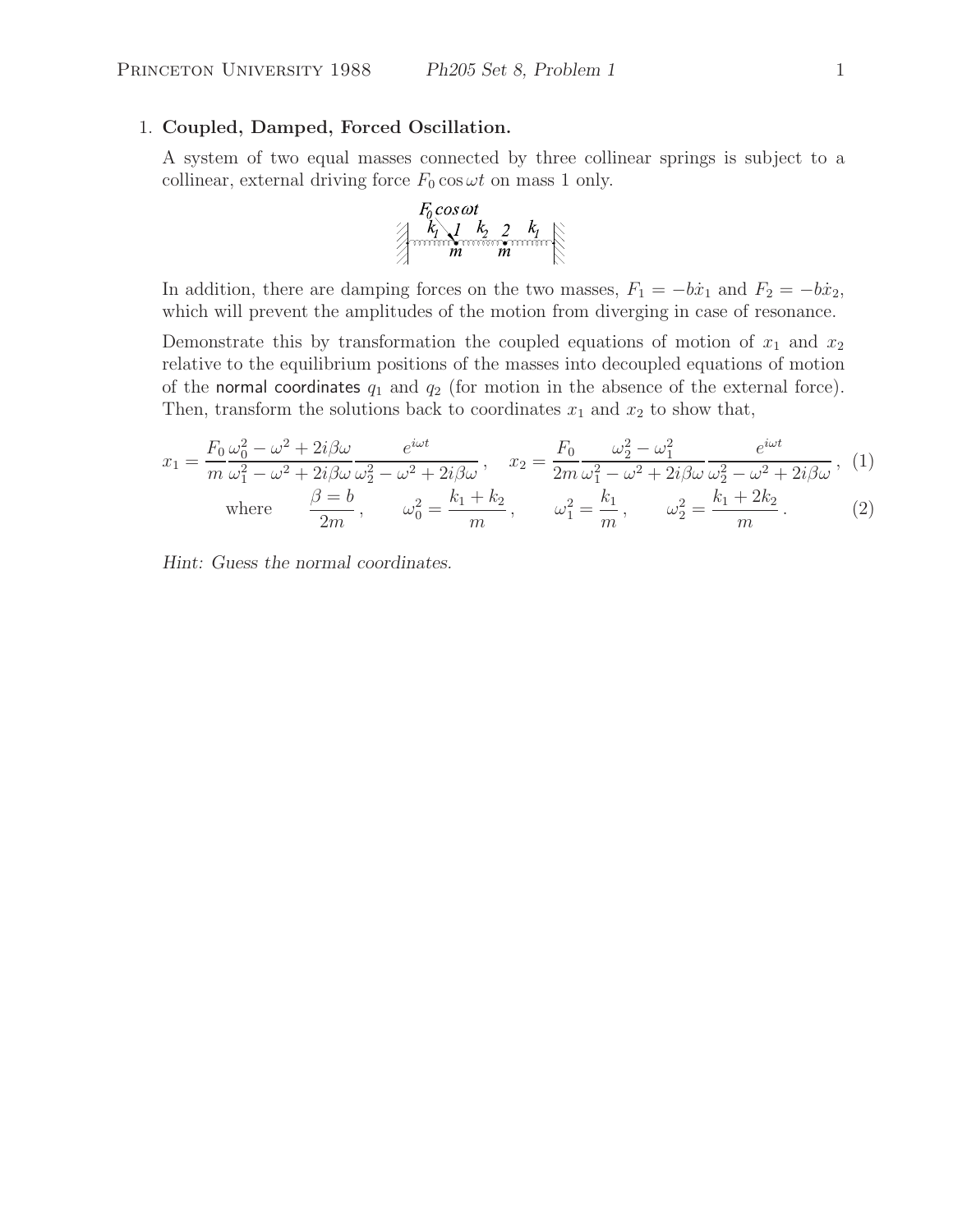2. A particle of mass  $m$  is connected to two fixed points by springs of constant  $k$  and rest length  $l_0$ . The fixed points are distance  $2a$  apart.



Consider only transverse oscillations in the  $x-y$  plane.

(a) Show that if  $a < l_0$  there are three equilibrium points, and that the angular frequency of small oscillations about the one stable equilibrium is,

$$
\omega = \sqrt{\frac{2k}{m} \left( 1 - \frac{a^2}{l_0^2} \right)}.
$$
\n(3)

(b) Show that if  $a > l_0$  there is only one equilibrium point, and that the angular frequency of small oscillations about this is,

$$
\omega = \sqrt{\frac{2k}{m} \left( 1 - \frac{l_0}{a} \right)}.\tag{4}
$$

(c) Show that if  $a = l_0$  the potential is  $V(y) \approx k y^4 / 4 l_0^2$ .

Then, use a method of successive approximations to show that the period is, to a first approximation,

$$
T \approx \frac{4\pi\sqrt{3}}{3} \frac{l_0}{A} \sqrt{\frac{m}{k}},\tag{5}
$$

where  $A$  is the amplitude.

It turns out that if the potential very precisely quartic then  $T = 7.42(l_0/A)\sqrt{m/k}$ .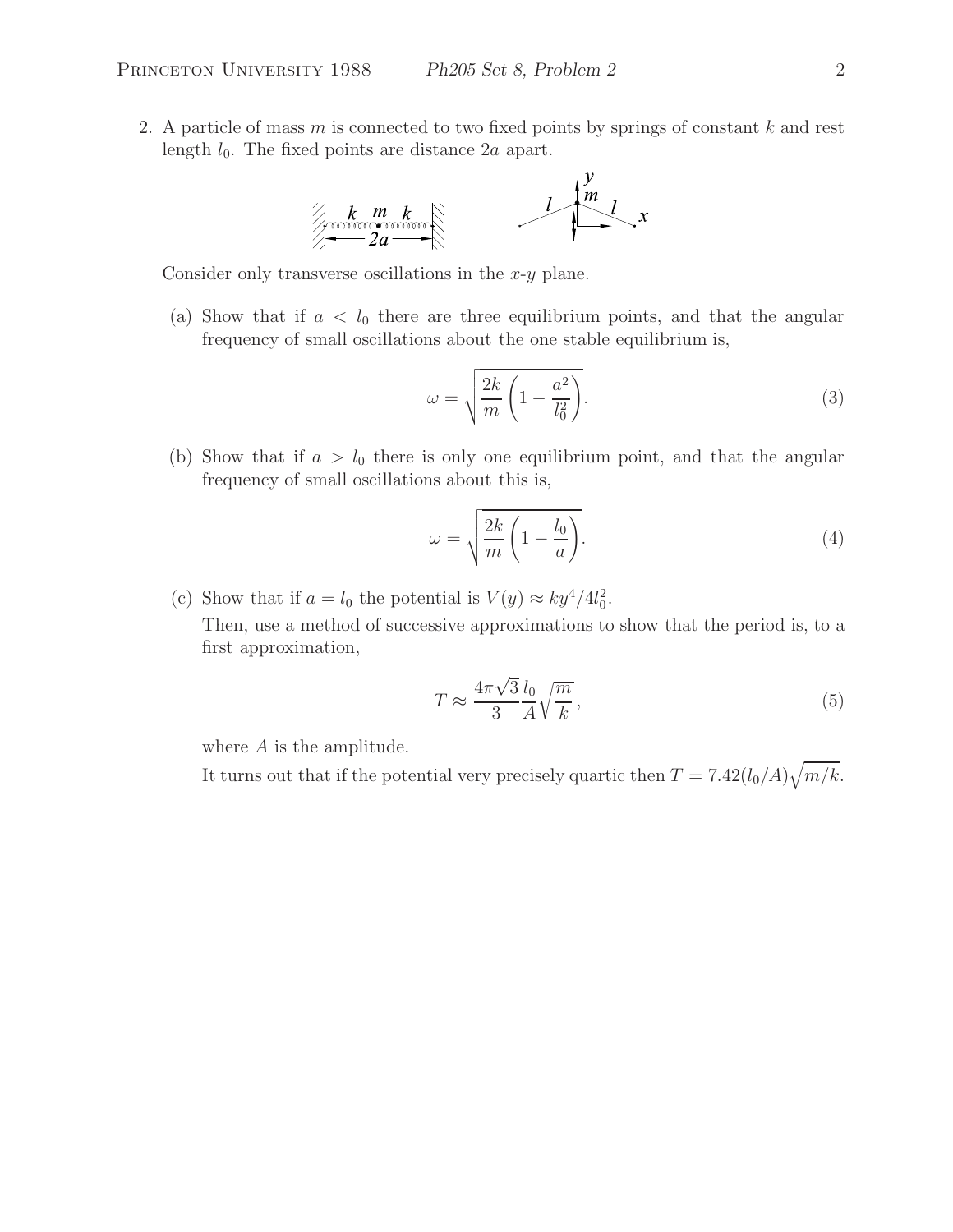3. A spring of constant  $k$  is fixed at one end and attached to mass  $m$  at the other. The mass is subject to friction such that the equation of (1-dimensional) motion is,

$$
m\ddot{x} = -kx - \mu mg \cdot (\text{sign of } \dot{x})\tag{6}
$$

Let  $\omega_0^2 = k/m$ , and suppose that at  $t = 0$ ,  $x = a_0$  and  $\dot{x} = 0$ , where  $a_0 \gg \mu g / \omega_0^2$ .

- (a) Consider the exact solution for half periods to calculate the loss of amplitude. Show that the amplitude will drop to zero in time  $t \approx \pi a_0 \omega_0 / 2 \mu g$ .
- (b) Use the method of averages<sup>1</sup> to show that the motion is approximately  $x \approx (a_0 - 2\mu g t / \pi \omega_0) \cos \omega_0 t.$

<sup>1</sup>Pp. 161-162 of http://kirkmcd.princeton.edu/examples/Ph205/ph205l15.pdf.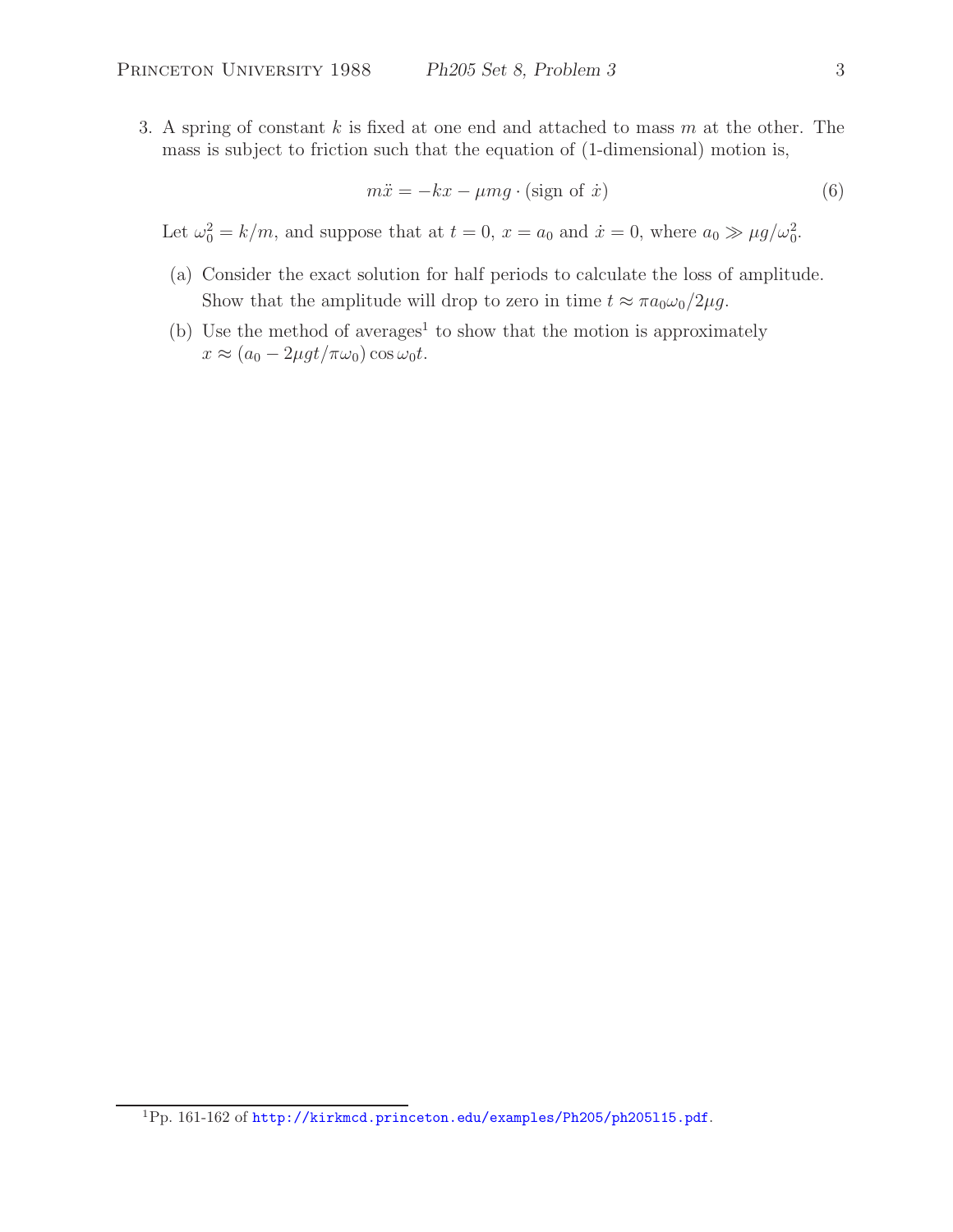4. Consider a 1-dimensional oscillator subject to a damping force such that the equation of motion is,

$$
\ddot{x} + \omega_0^2 = -\beta \dot{x} |\dot{x}| \,. \tag{7}
$$

Suppose that at  $t = 0$ ,  $x = a_0$  and  $\dot{x} = 0$ .

- (a) Show by a method of successive approximations that after one half period that amplitude has been reduced to (approximately)  $a_0(1 - 4\beta a_0/3)$ .
- (b) Use the method of averages to show that the motion is approximately  $x \approx a(t) \cos \omega_0 t$  where  $1/a = 1/a_0 + (4\beta/3\pi) \cos \omega_0 t$ , which agrees with the result of part (a) after one half period.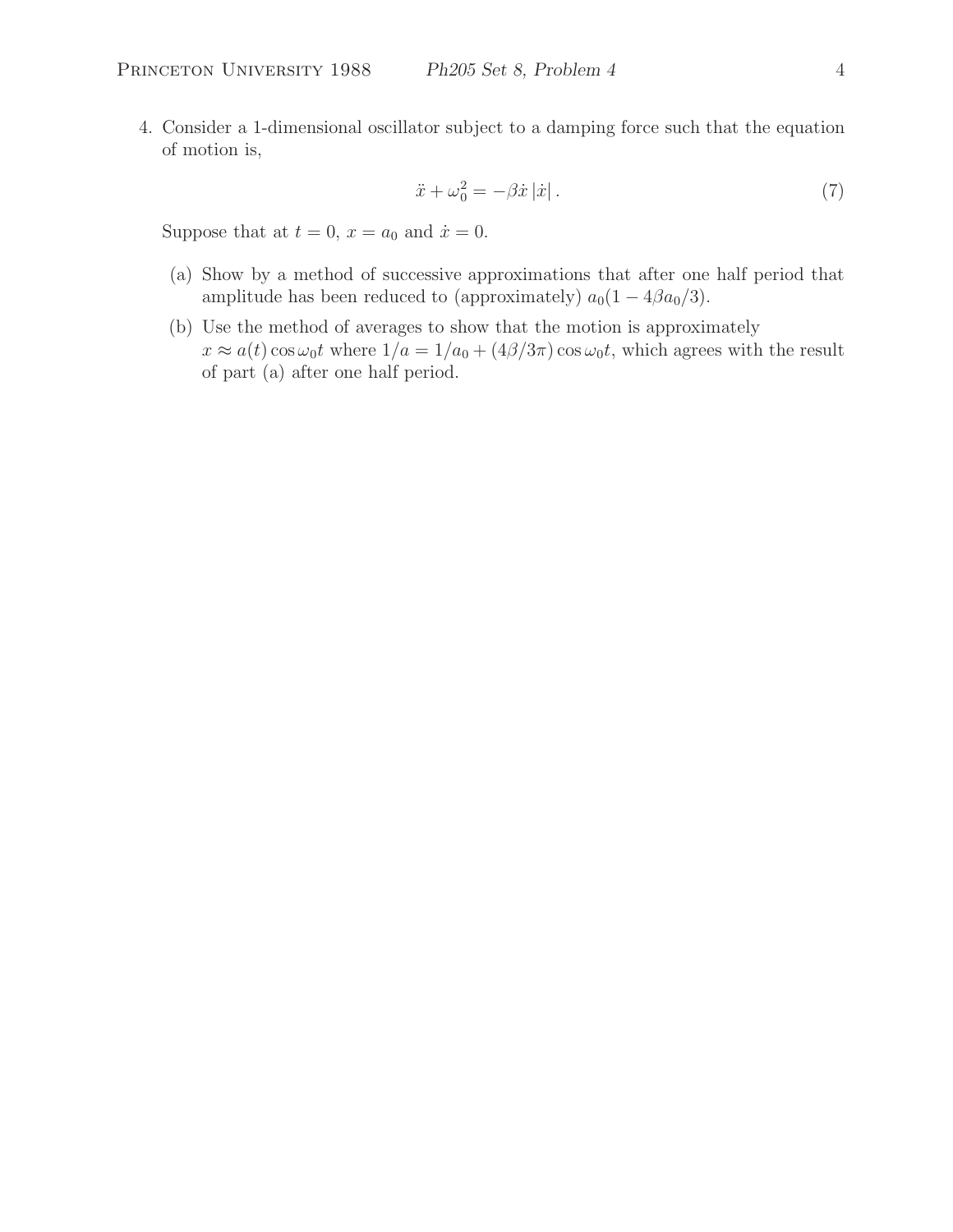5. Consider a central force,<sup>2</sup>

$$
F = -\frac{\alpha}{r^2} - \frac{\beta}{r^4} \,. \tag{8}
$$

The "orbit equation" for a (small) mass m subject to this force is,<sup>3</sup> with  $u = 1/r$ ,

$$
\frac{d^2u}{d\theta^2} + u = -\frac{m}{L^2u^2}F(1/u) = \frac{\alpha m}{L^2} + \frac{\beta mu^2}{L^2},\tag{9}
$$

where  $L$  is the angular momentum of mass  $m$  about the force center. If  $\beta = 0$ , the solution is the standard Newtonian ellipse,  $u = (\alpha m/L^2)(1 + \epsilon \cos \theta)$ . For  $\beta \neq 0$  consider a solution of the form,

$$
u \approx k[1 + \epsilon(\theta)\cos\phi(\theta)].
$$
\n(10)

Supposing that  $d\epsilon/d\theta$  is small,  $d^2\epsilon/d\theta^2$  is of second order, and  $d\phi/d\theta \approx 1$ , show that,

$$
u \approx \frac{\alpha m}{L^2} \left[ 1 + \epsilon \cos \left( 1 - \frac{2\alpha \beta m^2}{L^2} \theta \right) \right]. \tag{11}
$$

This is a slowly precessing ellipse, with angular velocity of precession,

$$
\omega = \frac{2\alpha\beta m^2}{L^4} \Omega, \quad \text{where} \quad \Omega = \frac{2\pi}{T}, \quad (12)
$$

is the average angular velocity of the orbital motion (of period  $T$ ).

*It is not necessary here, but the approximation scheme could be cast into the form of a method of averages (that allows us to consider small oscillations about an elliptical orbit, rather than about a circular orbit as in our previous analyses).*

*For what it's worth,*

$$
\frac{d\phi}{d\theta} = 1 - \frac{2}{\epsilon \pi} \int_0^{2\pi} f \cos \phi \, d\phi, \qquad \frac{d\epsilon}{d\theta} = -\frac{1}{\pi} \int_0^{2\pi} f \sin \phi \, d\phi,\tag{13}
$$

*with,*

$$
f = -\frac{\alpha \beta \epsilon m^2 \cos \phi}{L^4},\tag{14}
$$

*for the present example.*

<sup>&</sup>lt;sup>2</sup>Recall probs. 8 and 9 of http://kirkmcd.princeton.edu/examples/Ph205/ph205set8.pdf.

<sup>3</sup>See http://kirkmcd.princeton.edu/examples/Ph205/ph205l10.pdf.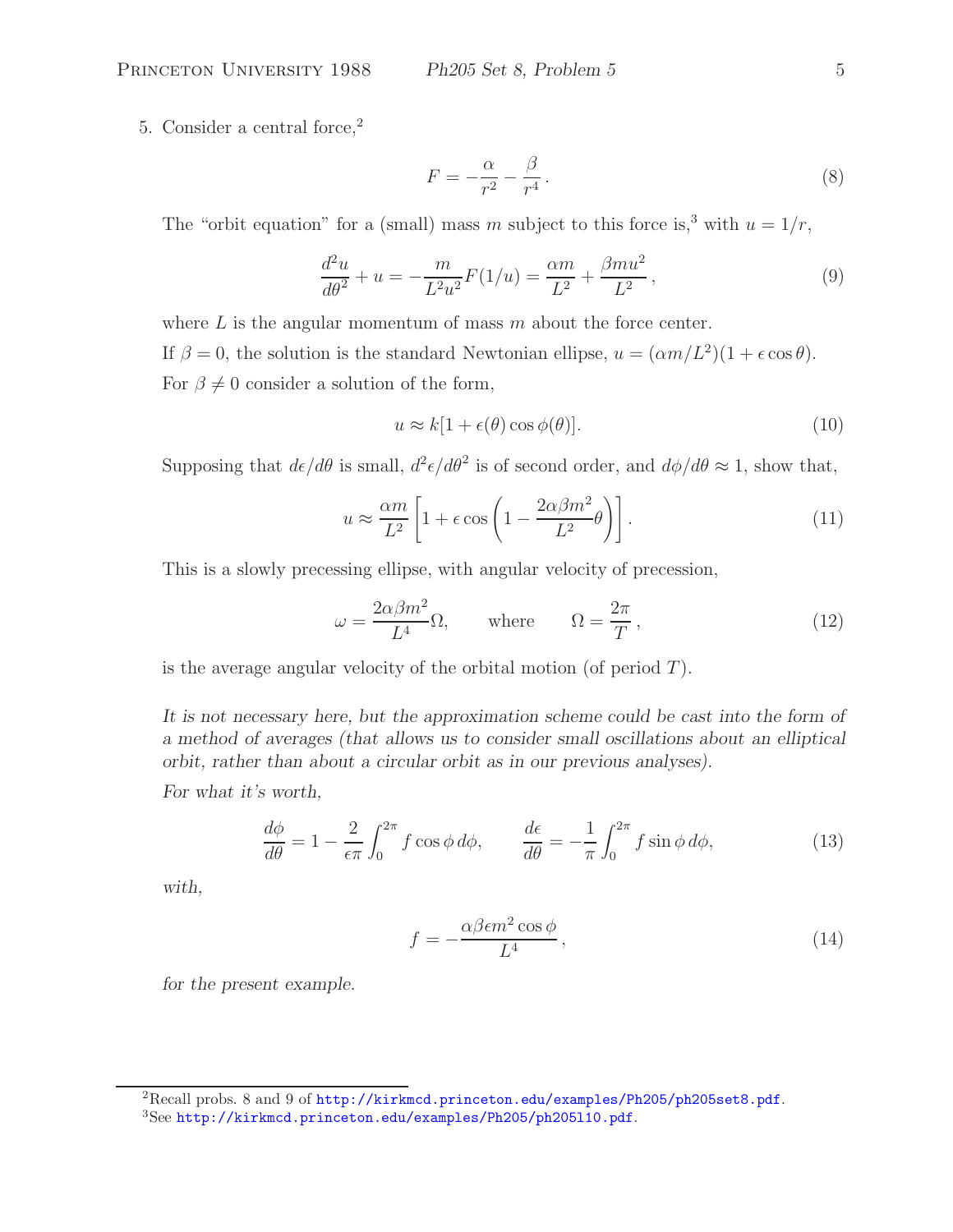# 6. **The Swing**

If one "pumps" a swing, the amplitude of the oscillation can be increased.

(a) As a simple model of the pumping action, consider a simple pendulum whose center of mass is (quickly) lowered by  $2\epsilon l_0$  when the amplitude is maximum, and raised by  $2\epsilon l_0$  when the angle  $\theta$  to the vertical is 0.



Use elementary methods to show that during one half period,

$$
\theta_f^2 = \theta_0^2 \left(\frac{1+\epsilon}{1-\epsilon}\right)^3,\tag{15}
$$

and that if  $\epsilon$  is small this leads to  $\theta_{\text{max}} = \theta_0 e^{3\epsilon \omega_0 t/\pi}$ , where  $\omega_0 = \sqrt{\frac{g}{k}}$  $\iota_0$ .

(b) In another model of pumping, suppose that the distance from the pivot to the center of mass varies as  $l = l_0(1 + \epsilon \sin 2\omega_0 t)$ .



Deduce the equation of motion for angle  $\theta$ .

For small  $\epsilon$  we suppose that solution will have the form  $\theta(t) \approx a(t) \cos \omega_0 t$ . Use a method of successive approximations, or a method of averages, to show that,

$$
\theta_{\text{max}} \approx \theta_0 \, e^{3\epsilon \omega_0 t/4},\tag{16}
$$

for this model.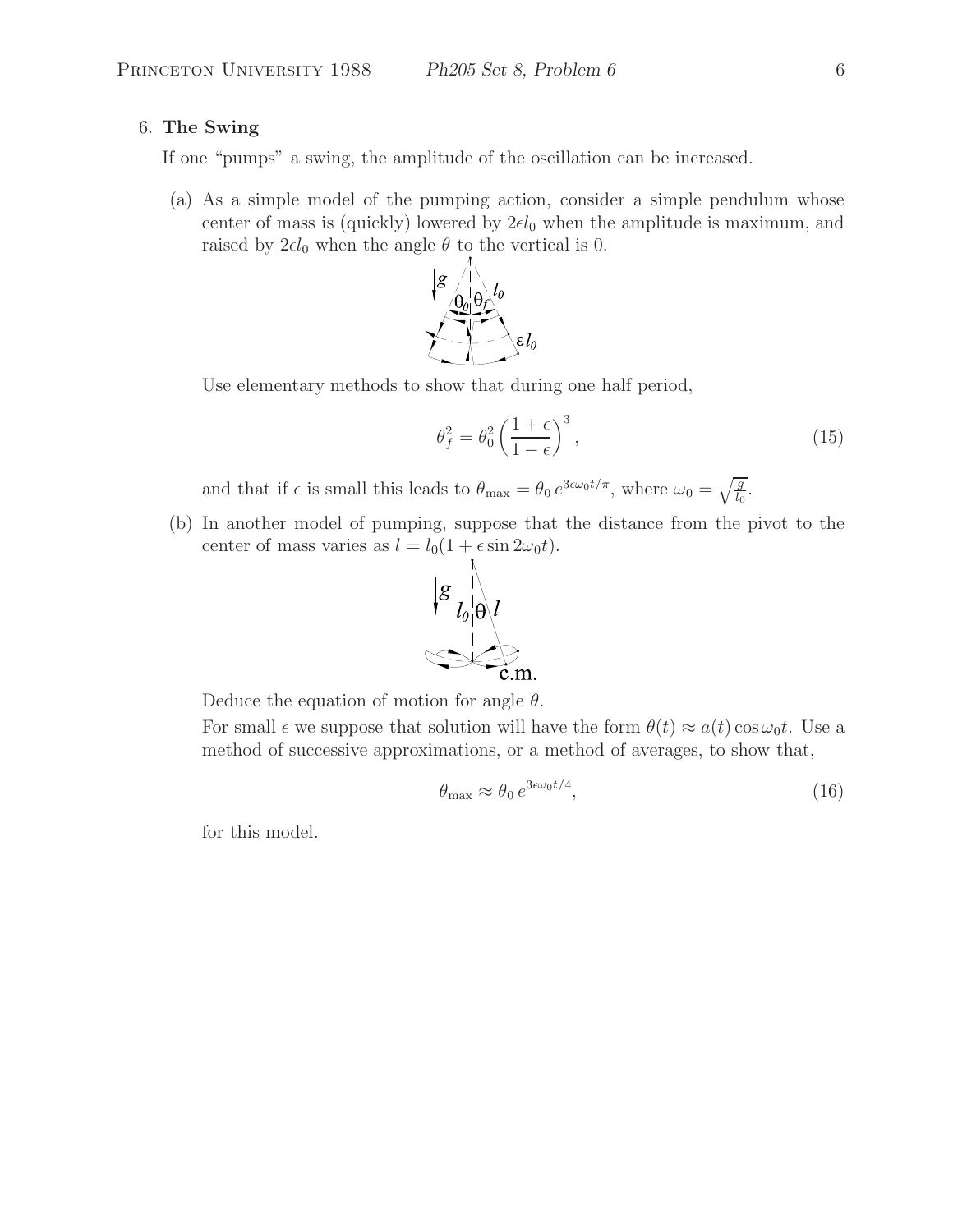7. (a) Mass m is connected to one end of a spring of constant k and rest length  $l_0$ . The other end of the spring is force to move according to  $x_1 = a \cos \omega t$  in the inertial lab frame.  $\overline{A}$ 

$$
x_1
$$

Go to the accelerated frame with origin at  $x_1$  and solve for the steady-state motion  $x(t) = x_1 + x_2$  with zero velocity at time  $t = 0$ .

(b) A particle has velocity **v** on a smooth (frictionless) table.

Show that the particle will move in a circle, and find the radius of the circle and the angular velocity of the motion relative to the Earth.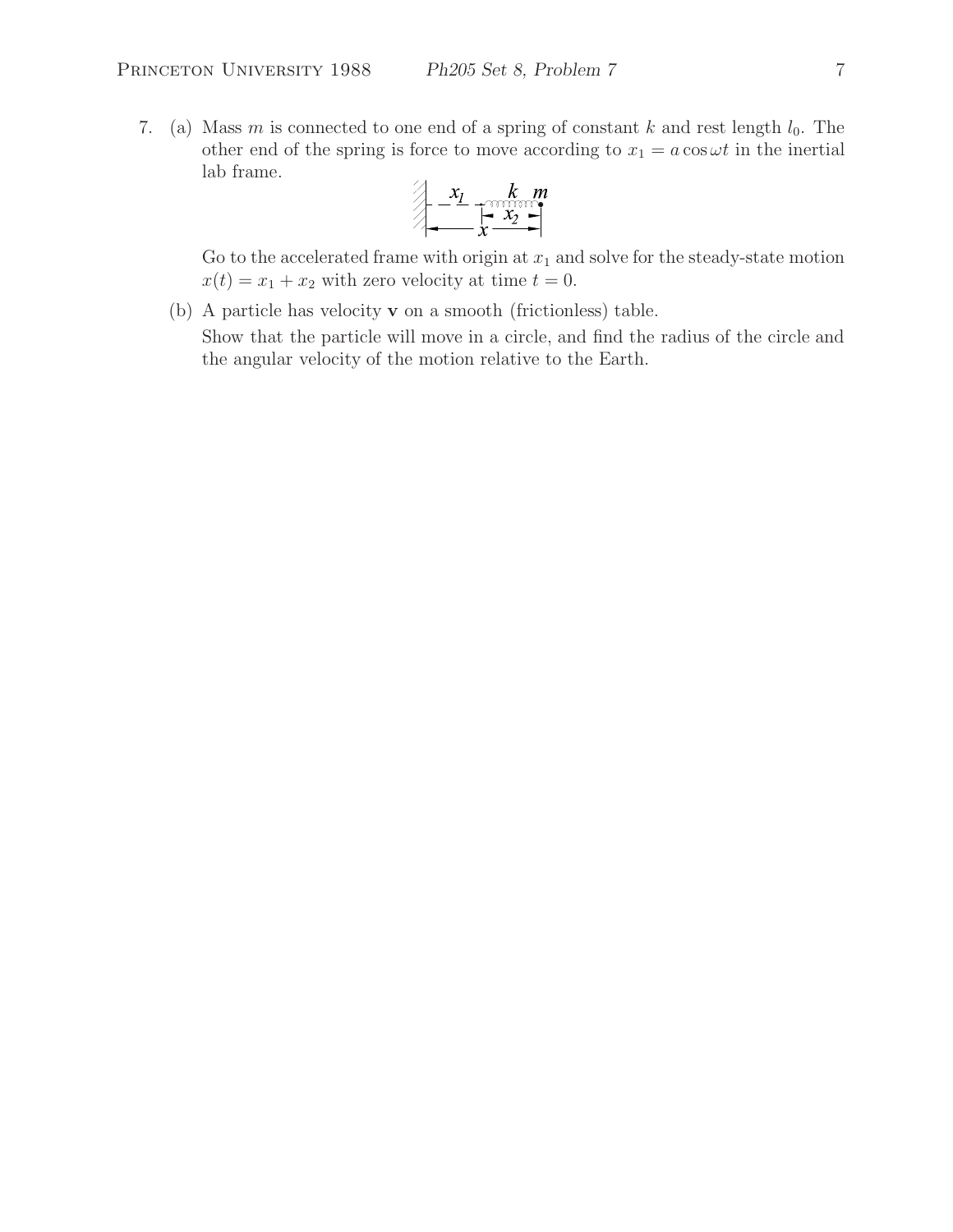8. (a) A plumb line does not point to the center of the Earth, due to the effect of the centrifugal force of the Earth's rotation. Show that the angle  $\phi$  of deflection of the plumb line to the line from its support point to the center of the Earth is related by,

$$
\tan \phi = \frac{\sin \theta \cos \theta}{g/\Omega^2 R - \sin^2 \theta},\qquad(17)
$$

where  $\theta$  is the polar angle to the support point,  $\Omega$  is the angular velocity of rotation of the Earth about its axis, and  $R$  is the distance of the plumb bob from the center of the Earth. You may assume that the force of gravity at the Earth's surface points to the center of the Earth.



*Note that*  $q/\Omega^2 R \approx 290$ .

# (b) **Centrifugal Bulge.**

We might expect the water surface of the Earth to be perpendicular to a plumb line, which implies a bulge at the equator.

The (perpendicular) surface will be an equipotential of the effective potential of gravity and the centrifugal force. Show that this leads to the equation of the surface as,

$$
R^3 \sin^2 \theta = \frac{2GM}{\Omega^2} \left( \frac{R}{R_P} - 1 \right),\tag{18}
$$

where  $R_P$  = radius at the pole and  $\theta$  is as in part (a). You may assume that the gravitational potential of the bulging Earth is the same as that for a spherical Earth.

Write  $R_E/R_P = 1+\epsilon$ , where  $R_E$  is the radius at the equator, to show that  $\epsilon \approx 1/580$ . Experimentally,  $\epsilon \approx 1/297$ .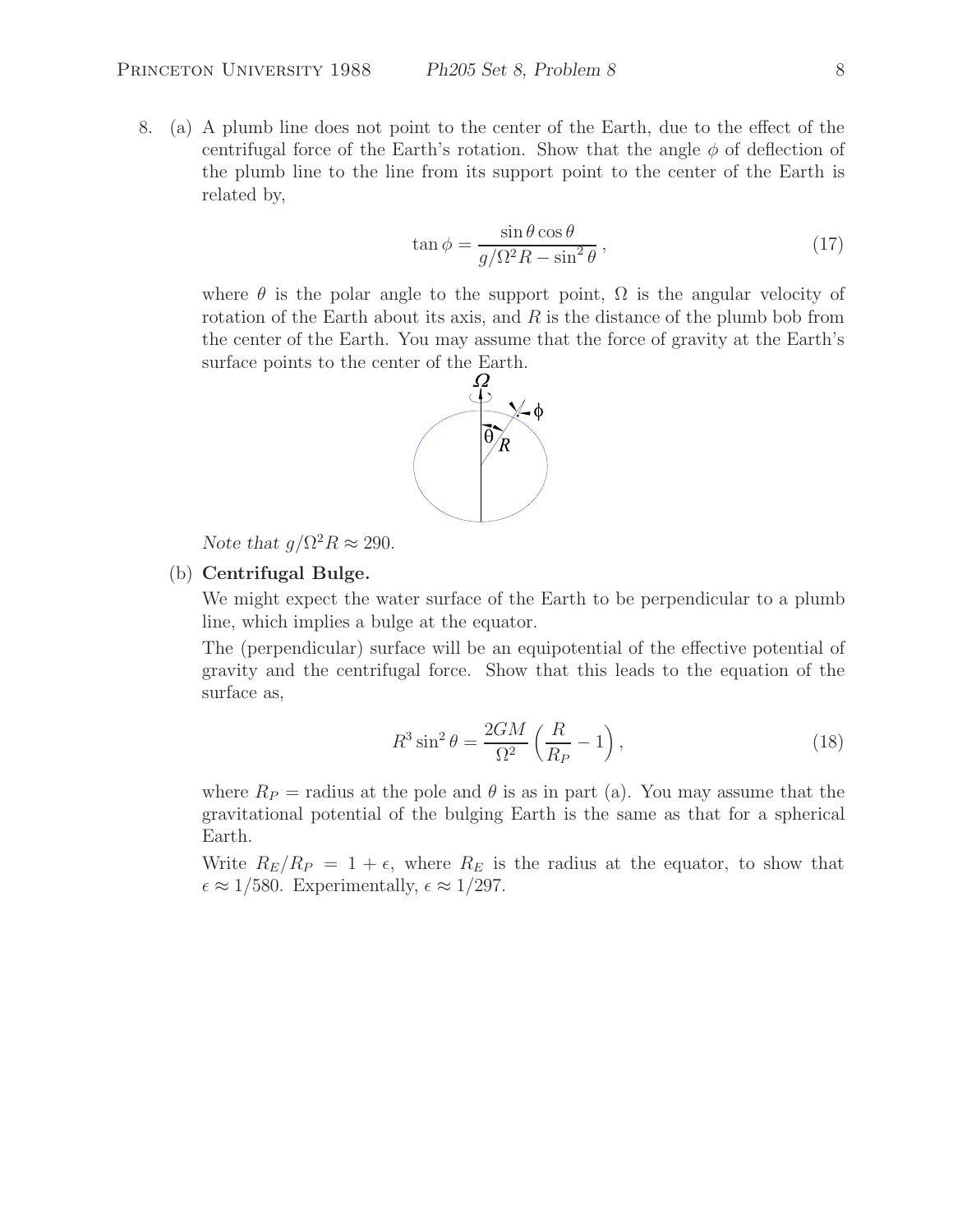### 9. **Tidal Bulge.**

The shape of the Earth is also distorted by the pull of the Moon (and of the Sun). Roughly, the Moon pulls on the near side of the Earth more than on the center, and still more than on the far side. This leads to a bulge on the side facing the Moon, and another on the side opposite.



In this problem consider only the effect of the Moon, and suppose the Earth would be spherical in the absence of the Moon's pull.

Consider a frame with the center of the Earth at rest, and axes pointing to the "fixed stars". Construct the combined gravitational potential  $V$  for a particle at the surface of the Earth.



This frame is accelerated, so there is a "fictitious" force needed to hold the Earth center of mass fixed. In the approximation of a rigid Earth, this force is the same on all particles (of mass m) throughout the Earth. Show that to order  $(r/R)^2$ ,

$$
\frac{V}{m} \approx -\frac{GM}{r} - \frac{GM'}{R} + \frac{3}{2}\frac{GM'r^2}{R^3} \left(\frac{1}{3} - \cos^2\theta\right),\tag{19}
$$

where r is the radius of the Earth of mass  $M, R$  is the Earth-Moon distance, and  $M'$ is the mass of the Moon, and  $\theta$  is the angle between the radius to mass m and the line of centers of the Earth and Moon).

Evaluate  $\epsilon$  in the expression for the equipotential at the surface of the Earth,

$$
r \approx r_0 \left[ 1 + \epsilon \left( \cos^2 \theta - \frac{1}{3} \right) \right],
$$
 (20)

where  $r_0$  is the mean radius of the Earth. This implies a tidal bulge of 1 foot.

Because the Earth turns around its axis, and the Moon orbits the Earth, the position of the bulge changes with time.

Taking the z-axis of the coordinate system considered above to be the z-axis of the Earth, let  $(r, \lambda, \phi)$  be the spherical coordinates of a point on the Earth's surface, and  $(R, \lambda', \phi')$  those of the Moon.

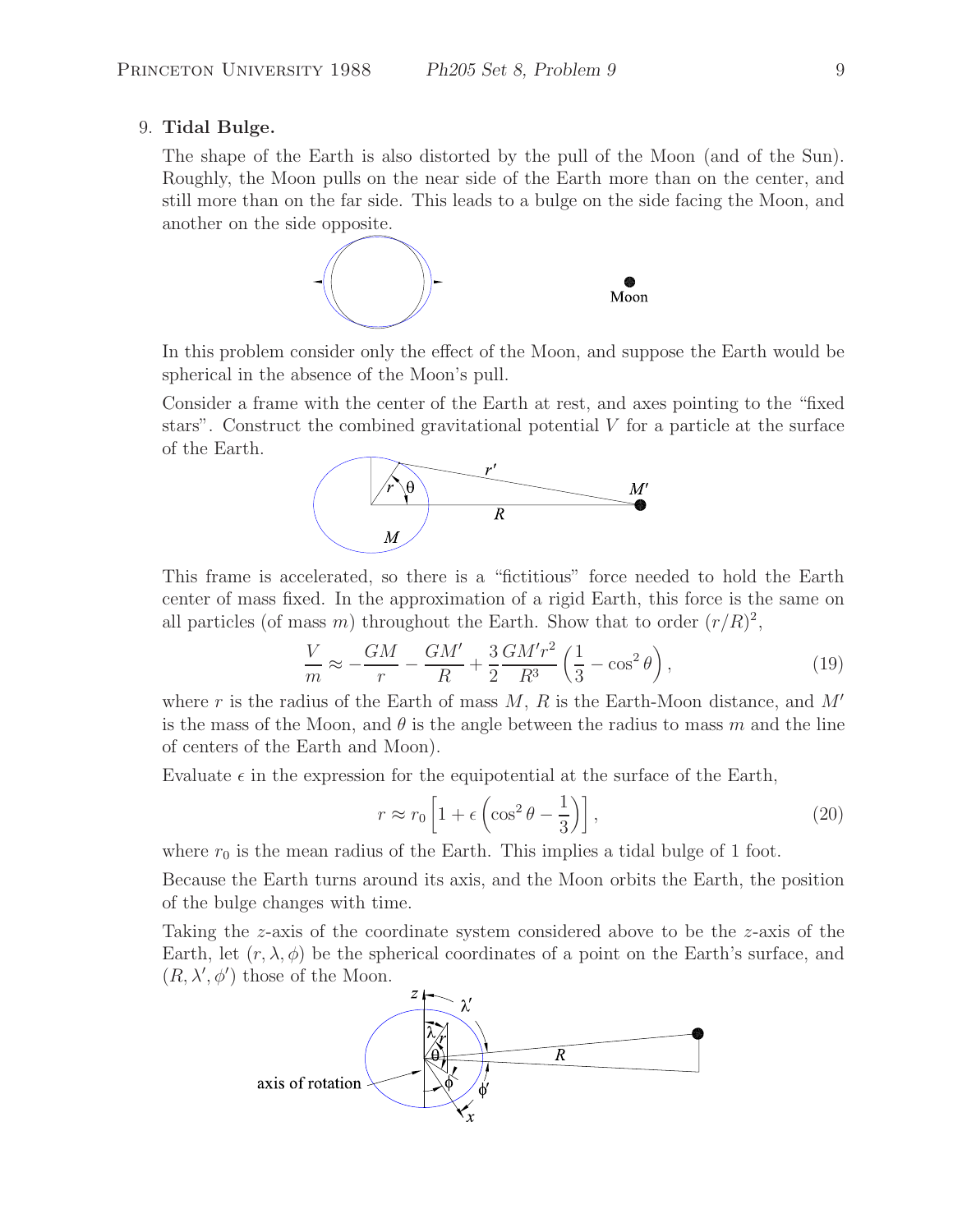Show that,

$$
\frac{r}{r_0} = 1 + \epsilon \left[ \frac{3}{2} \left( \cos^2 \lambda - \frac{1}{3} \right) \left( \cos^2 \lambda' - \frac{1}{3} \right) + \frac{1}{2} \sin^2 \lambda \sin^2 \lambda' \cos 2(\phi - \phi') + \frac{1}{2} \sin 2\lambda \sin 2\lambda' \cos(\phi - \phi') \right].
$$
 (21)

Thus, while to total effect is given by eq. (20), an observer at a fixed location  $(\lambda, \phi)$ on the Earth's surface can do a "Fourier analysis" of the bulge into 3 time-dependent tides (with 3 different periods).

What is the period of each of these tides? Which one corresponds to the usual perception of "the" tide?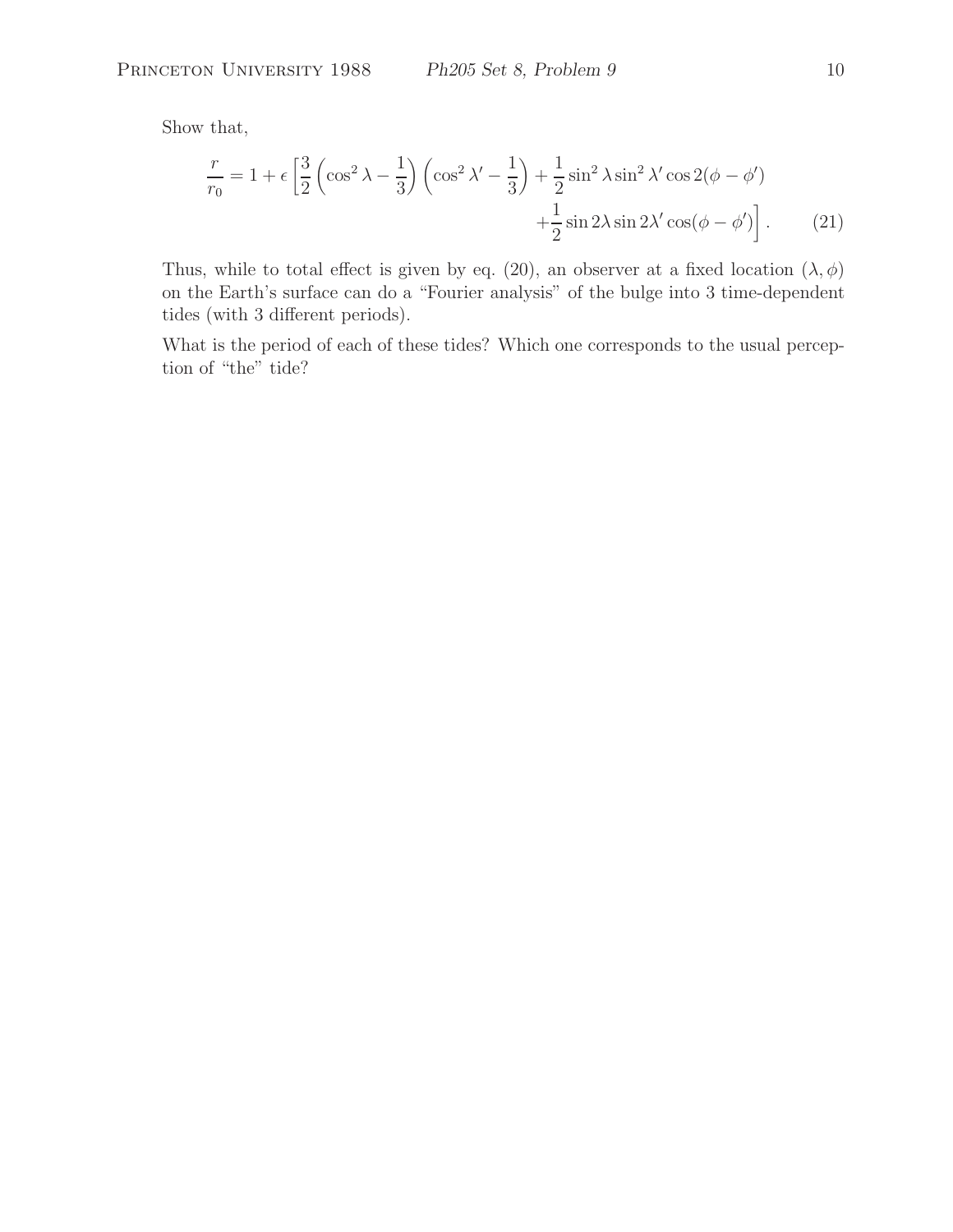- 10. You may assume that the Earth is spherical in this problem, and ignore gravity except that due to the Earth.
	- (a) A particle falls from rest at height  $h \ll R$  above the Earth's surface, at polar angle  $\theta$ . To first order in  $\Omega$ , the angular velocity of the rotation of the Earth about its axis, show that the (horizontal) deflection during the fall is,

$$
d = \frac{2}{3} \sqrt{\frac{2h^3}{g}} \Omega \sin \theta, \tag{22}
$$

taking  $g$  to be constant during the fall. In what direction is the deflection? Is this different in the southern hemisphere?



(b) Suppose you jump up to height  $h \ll R$  and then fall back. Show that the coriolis force increases the deflection/displacement to,

$$
d = \frac{8}{3} \sqrt{\frac{2h^3}{g}} \Omega \sin \theta.
$$
 (23)

In what direction is this displacement?

(c) Use conservation of angular momentum and a non-accelerated point of view to calculate the change in azimuthal angle  $\phi$  during your jump. Show that this leads to the same displacement as in part (b).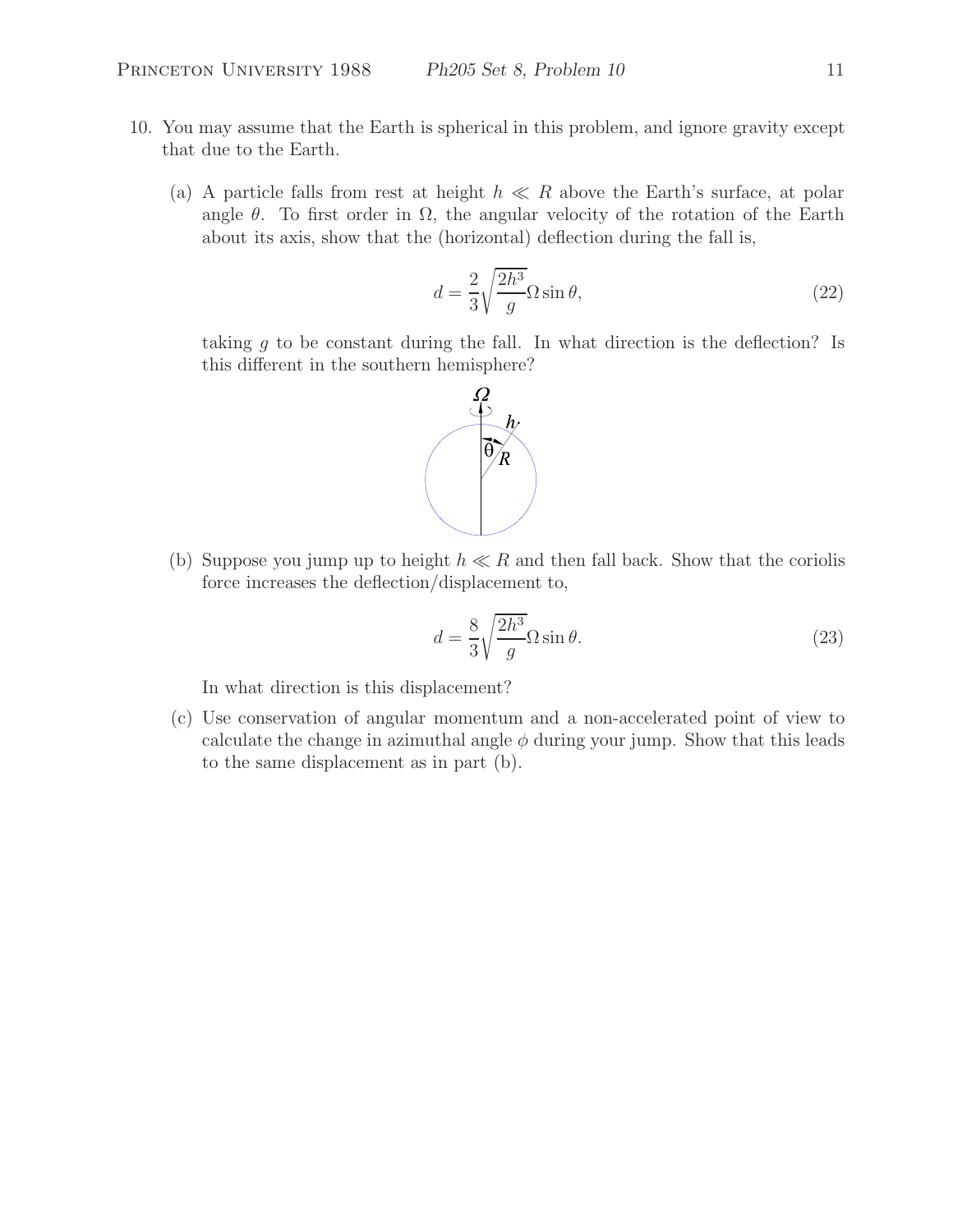11. You may assume that the Earth is spherical in this problem, and ignore gravity except that due to the Earth.

A gun is located on the surface of the Earth at polar angle  $\theta$ . In the absence of the Coriolis force (and of the centrifugal force, and of air resistance), the shot would land distance D away, having risen to height  $h \ll R$  (such that you may also ignore effects of the curvature of the Earth, of radius  $R$ ).

(a) If the gun fired North, show that the shot is deflected by,

$$
d \approx 2\sqrt{\frac{2h}{g}}\Omega\left(\frac{4h}{3}\sin\theta - D\cos\theta\right),\tag{24}
$$

to first order in  $\Omega$ , the angular velocity of rotation of the Earth about its axis. In what direction?

(b) If the gun fired East, show that the shot is deflected by,

$$
d \approx 2\sqrt{\frac{2h}{g}} \Omega D \cos \theta,\tag{25}
$$

to order Ω. In what direction?

Also show that it lands at distance,

$$
D'_E \approx D\left(1 + \frac{\Omega D \sin \theta}{\sqrt{2gh}}\right),\tag{26}
$$

to the East (which is orthogonal to the deflection (25)).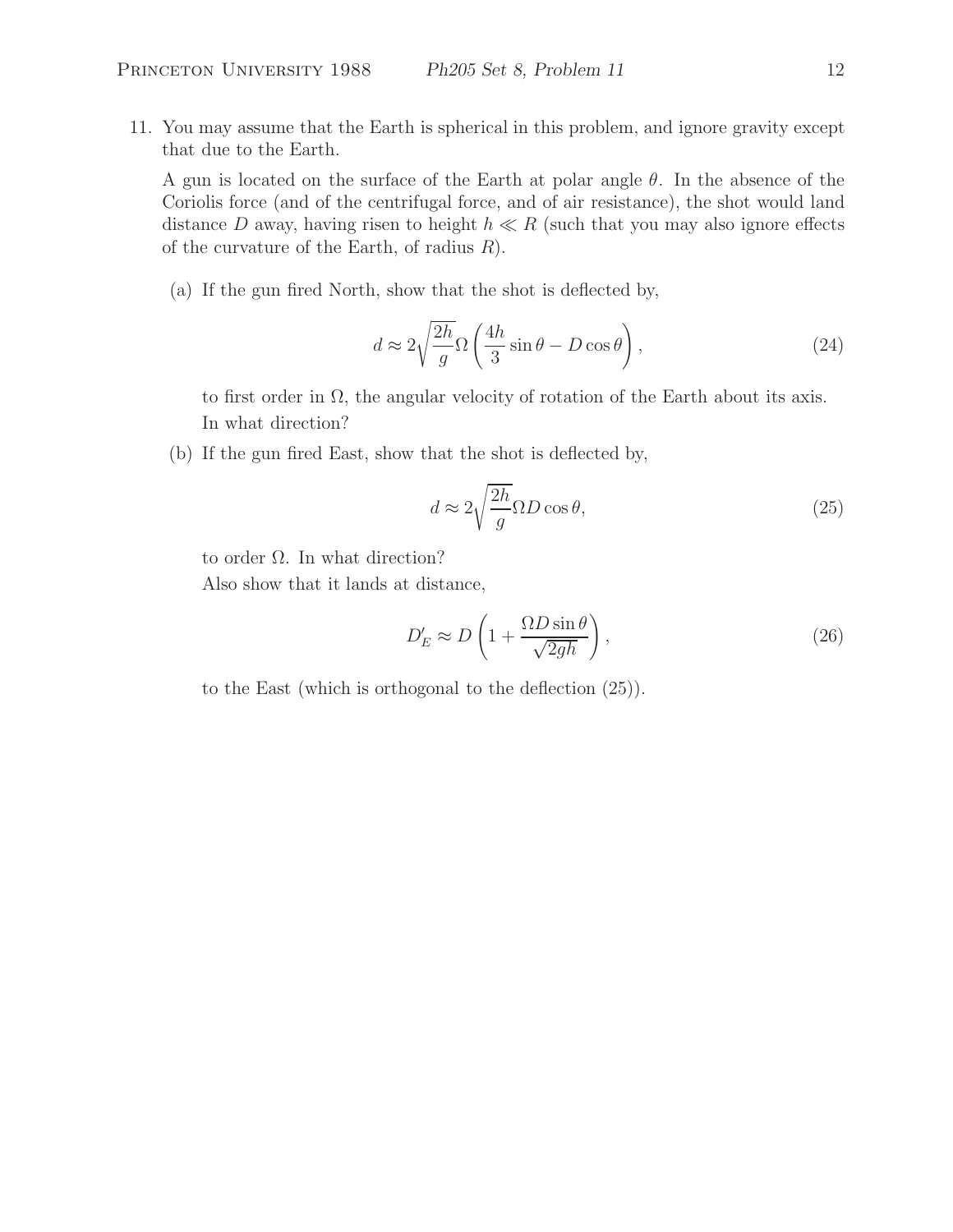## **Solutions**

#### 1. **Coupled, Damped, Forced Oscillation.**

The equations of motion of the two masses m follow readily from  $F = ma$ ,

$$
m\ddot{x}_1 = -k_1x_1 + k_2(x_2 - x_1) - b\dot{x}_1 + F_0 \cos \omega t, \qquad m\ddot{x}_2 = k_1(D - x_2) - k_2(x_2 - x_1) - b\dot{x}_2(27)
$$

where the fixed ends of the springs of constant  $k_1$  are at  $x = 0$  and D, and the rest lengths of the springs is small compared to D.

In this problem, we are mainly concerned with motion relative to the equilibrium positions of the two masses, due the external force  $F_0 \cos \omega t$  on mass 1. Then, if we define coordinates  $x_1$  and  $x_2$  relative to their equilibrium positions, the equations of motion (27) take the form,  $4$ 

$$
m\ddot{x}_1 = -k_1x_1 + k_2(x_2 - x_1) - b\dot{x}_1 + F_0 \cos \omega t, \qquad m\ddot{x}_2 = -k_1x_2 - k_2(x_2 - x_1) - b\dot{x}_2(31)
$$

It is now straightforward to assume motion of the form  $x_{1,2} = a_{1,2} e^{i\omega t}$  and solve for the complex constants  $a_{1,2}$ .

However, we take a slightly different approach, noting that in the absence of the external force there are two normal modes, one in which the two masses move with  $x_1 = x_2$ , and the other in which they move oppositely,  $x_1 = -x_2$ . This leads us to consider the normal (but not normalized) coordinates  $q_1$  and  $q_2$  related by,

$$
q_1 = x_1 + x_2,
$$
  $q_2 = x_1 - x_2,$   $x_1 = \frac{q_1 + q_2}{2},$   $x_2 = \frac{q_1 - q_2}{2}$  (32)

The equations of motion for the normal coordinates can by found by adding and subtracting the equations of motion (27),

$$
\ddot{x}_1 + \ddot{x}_2 + \frac{b}{m}(\dot{x}_1 + \dot{x}_2) + \frac{k_1}{m}(x_1 + x_2) = \frac{F_0}{m}e^{i\omega t}, \qquad \ddot{q}_1 + 2\beta \dot{q}_1 + \omega_1^2 q_1 = \frac{F_0}{m}e^{i\omega t},
$$
(33)

$$
\ddot{x}_1 - \ddot{x}_2 + \frac{b}{m}(\dot{x}_1 - \dot{x}_2) + \frac{k_1 + 2k_2}{m}(x_1 - x_2) = \frac{F_0}{m}e^{i\omega t}, \qquad \ddot{q}_2 + 2\beta \dot{q}_2 + \omega_2^2 q_2 = \frac{F_0}{m}e^{i\omega t},
$$
\n
$$
(34)
$$

where 
$$
\beta = \frac{b}{2m}
$$
,  $\omega_1^2 = \frac{k_1}{m}$ ,  $\omega_2^2 = \frac{k_1 + 2k_2}{m}$ ,  $\omega_0^2 = \frac{k_1 + k_2}{m} = \frac{\omega_1^2 + \omega_2^2}{2}$ . (35)

<sup>4</sup>For what its worth, the equilibrium positions of the two masses can be found by setting  $\ddot{x}_1 = \ddot{x}_2 = \dot{x}_1 =$  $\dot{x}_2 = F_0 = 0$  in eq. (27) still regarding  $x_1$  and  $x_2$  as measured with respect to the left wall. Then,

$$
0 = -k_1 x_{1,0} + k_2 (x_{2,0} - x_{1,0}), \qquad x_{2,0} = \frac{k_1 + k_2}{k_2} x_{1,0}, \tag{28}
$$

$$
0 = k_1(D - x_{2,0}) - k_2(x_{2,0} - x_{1,0}) = k_1D + k_2x_{1,0} - (k_1 + k_2)x_{2,0},
$$
\n(29)

$$
k_1D = -k_2x_{1,0} + \frac{(k_1 + k_2)^2 x_{1,0}}{k_2}, \qquad x_{1,0} = \frac{k_2}{k_1 + 2k_2}D, \qquad x_{2,0} = \frac{k_1k_2}{k_1 + 2k_2}D.
$$
 (30)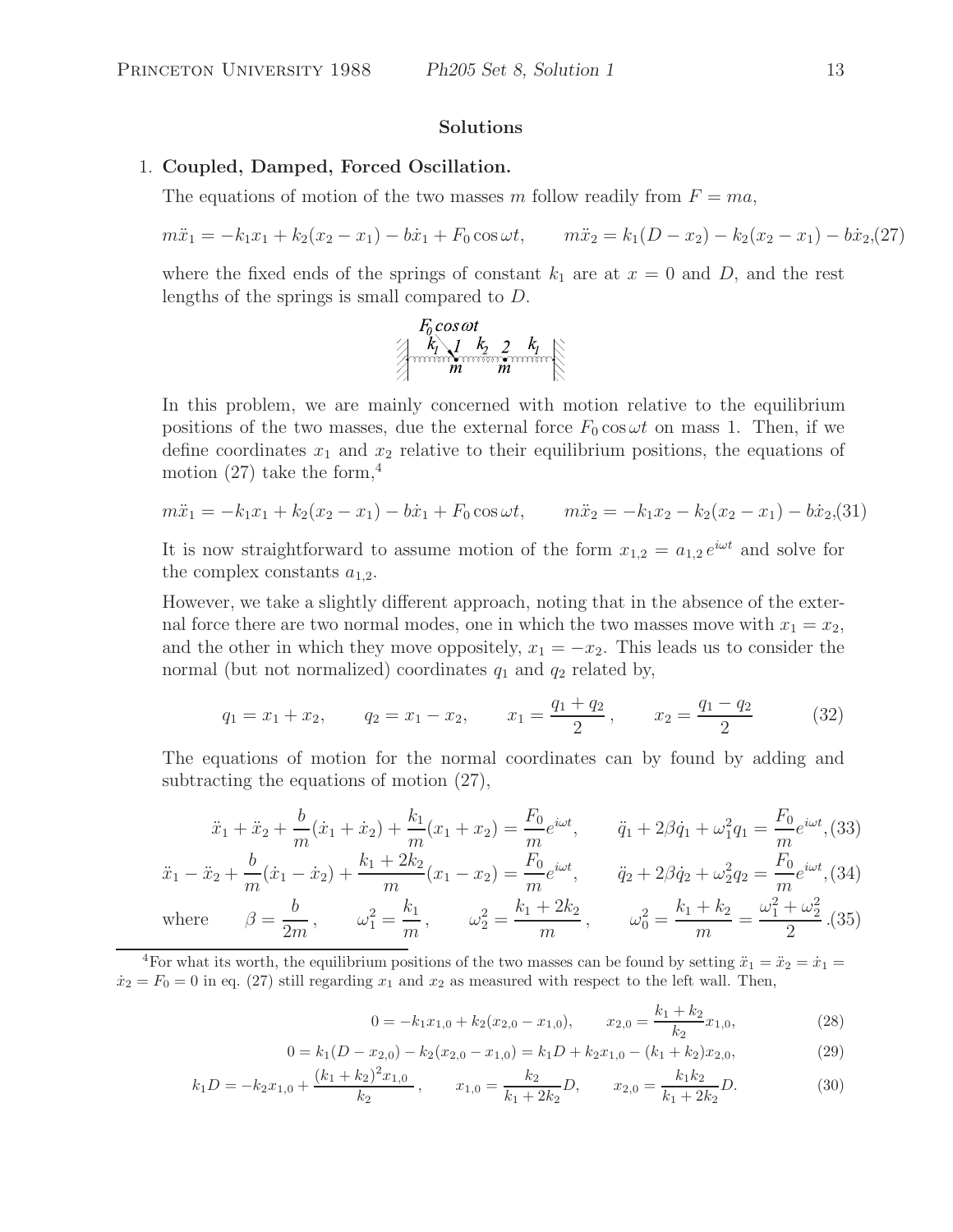The decoupled equations of motion for  $q_1$  and  $q_2$  imply that,

$$
q_{1,2} = \frac{F_0}{m} \frac{e^{i\omega t}}{\omega_{1,2}^2 - \omega^2 + 2i\beta\omega}.
$$
 (36)

We transform these back to coordinates  $x_1$  and  $x_2$ ,

$$
x_{1,2} = \frac{q_1 \pm q_2}{2} = \frac{F_0 e^{i\omega t}}{2m} \left( \frac{1}{\omega_1^2 - \omega^2 + 2i\beta\omega} \pm \frac{1}{\omega_2^2 - \omega^2 + 2i\beta\omega} \right),\tag{37}
$$

$$
x_1 = \frac{F_0 e^{i\omega t}}{m} \frac{\frac{\omega_1^2 + \omega_2^2}{2} - \omega^2 + 2i\beta\omega}{(\omega_1^2 - \omega^2 + 2i\beta\omega)(\omega_2^2 - \omega^2 + 2i\beta\omega)}
$$
  
= 
$$
\frac{F_0 e^{i\omega t}}{m} \frac{\omega_0^2 - \omega^2 + 2i\beta\omega}{(\omega_1^2 - \omega^2 + 2i\beta\omega)(\omega_2^2 - \omega^2 + 2i\beta\omega)},
$$
(38)

$$
x_2 = \frac{F_0 e^{i\omega t}}{2m} \frac{\omega_2^2 - \omega_1^2}{(\omega_1^2 - \omega^2 + 2i\beta\omega) (\omega_2^2 - \omega^2 + 2i\beta\omega)}.
$$
(39)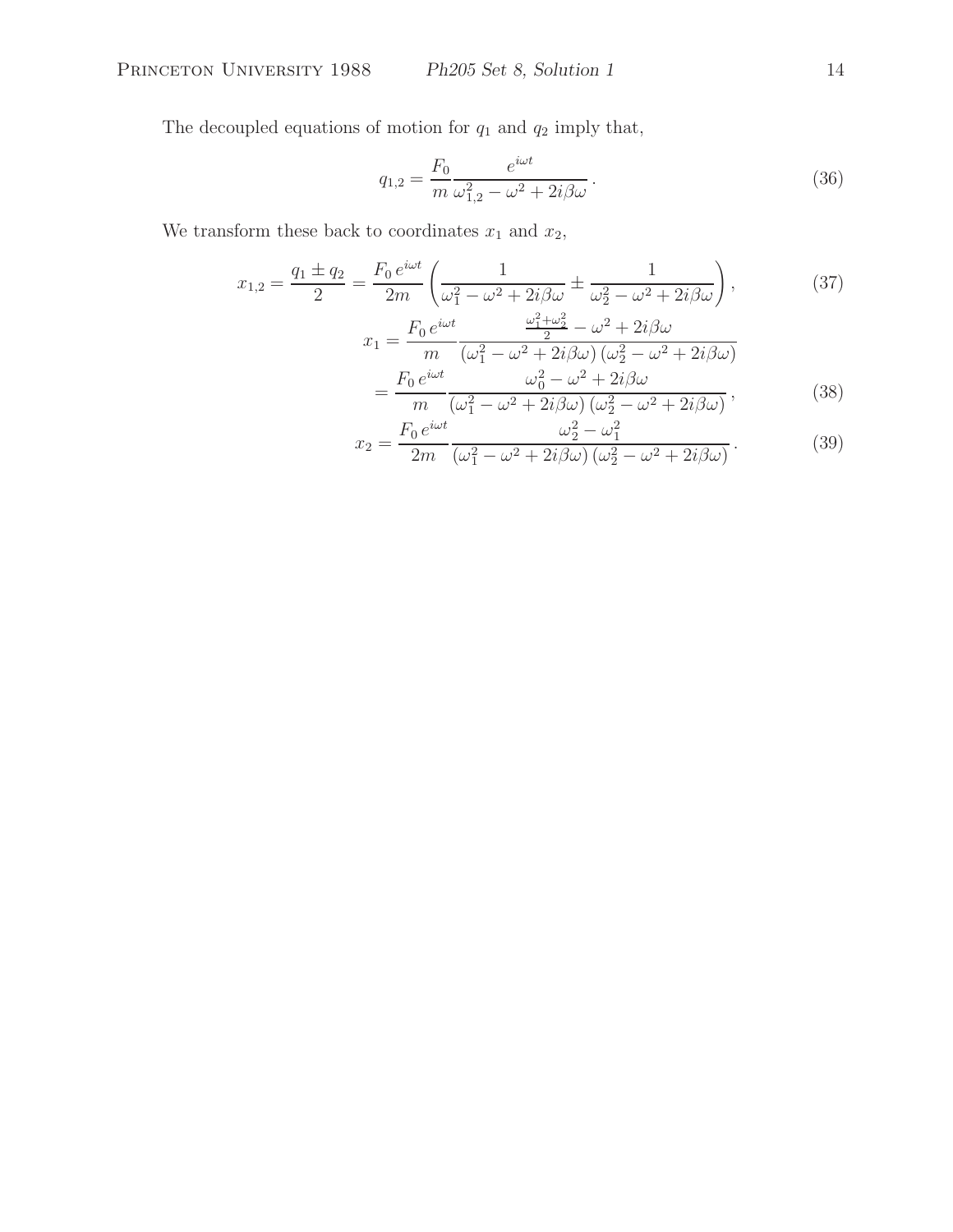2. *Adapted from prob. 6.5.2, p. 159 of* W. Chester, *Mechanics* (Allen & Unwin, 1979), http://kirkmcd.princeton.edu/examples/mechanics/chester\_mechanics\_79.pdf

A particle of mass  $m$  is connected to two fixed points by springs of constant  $k$  and rest length  $l_0$ . The fixed points are distance  $2a$  apart.



We consider only transverse oscillations in the  $x-y$  plane, in which case the potential is (ignoring gravity),

$$
V(y) = 2\frac{k(l - l_0)^2}{2} = k\left(\sqrt{a^2 + y^2} - l_0\right)^2.
$$
 (40)

$$
\frac{dV}{dy} = 2k\left(\sqrt{a^2 + y^2} - l_0\right)\frac{y}{\sqrt{a^2 + y^2}} = 2ky\left(1 - \frac{l_0}{\sqrt{a^2 + y^2}}\right),\tag{41}
$$

$$
\frac{d^2V}{dy^2} = 2k\left(1 - \frac{l_0}{\sqrt{a^2 + y^2}}\right) + \frac{2ky^2l_0}{(a^2 + y^2)^{3/2}},\tag{42}
$$

$$
\frac{d^3V}{dy^3} = \frac{6kyl_0}{(a^2+y^2)^{3/2}} - \frac{6ky^2l_0}{(a^2+y^2)^{5/2}},
$$
\n(43)

$$
\frac{d^4V(y=0)}{dy^4} = \frac{6kl_0}{a^3} \,. \tag{44}
$$

Possible equilibrium points, where  $dV/dy = 0$ , and  $y = 0$ , and  $y = \pm \sqrt{l_0^2 - a^2}$  (where  $\sqrt{a^2 + y^2} = l_0$ ) if  $a < l_0$ .

(a) If  $a < l_0$  there are three equilibrium points,  $y_0 = 0, \pm \sqrt{l_0^2 - a^2}$ . As to their stability, we consider the second derivative of the potential,

$$
\frac{d^2V(0)}{dy^2} = 0, \qquad \Rightarrow \text{unstable}, \tag{45}
$$

$$
\frac{d^2V(\pm\sqrt{l_0^2 - a^2})}{dy^2} = \frac{2k(l_0^2 - a^2)}{l_0^2} \equiv k_{\text{eff}}, \qquad \Rightarrow \text{stable}, \tag{46}
$$

The angular frequency of small oscillations about the stable equilibria is,

$$
\omega = \sqrt{\frac{k_{\text{eff}}}{m}} = \sqrt{\frac{2k}{m} \left( 1 - \frac{a^2}{l_0^2} \right)}.
$$
\n(47)

(b) If  $a > l_0$  there is only one equilibrium point,  $y_0 = 0$ , for which

$$
k_{\text{eff}} = \frac{d^2 V(0)}{dy^2} = 2k \left( 1 - \frac{l_0}{a} \right), \qquad \Rightarrow \text{stable}, \tag{48}
$$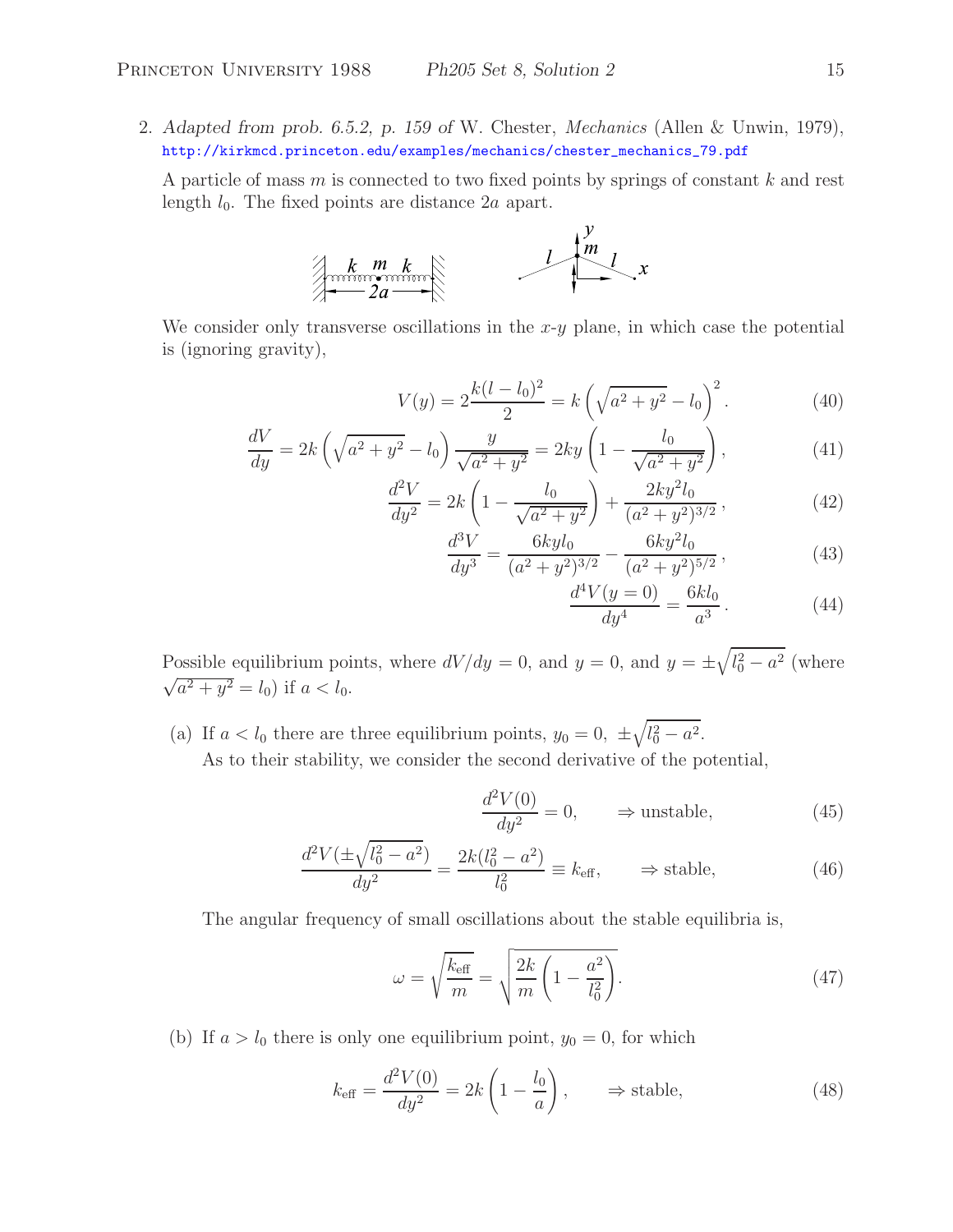and the angular frequency of small oscillations is

$$
\omega = \sqrt{\frac{k_{\text{eff}}}{m}} = \sqrt{\frac{2k}{m} \left(1 - \frac{l_0}{a}\right)}.
$$
\n(49)

(c) If  $a = l_0$  the  $0 = dV(0)/dy = d^2V(0)/dy^2 = d^3V(0)/dy^3$ , and the leading nonzero term in the expansion of the potential is

$$
V(y) \approx \frac{1}{4!} \frac{d^4 V(0)}{dy^4} y^4 = \frac{1}{24} \frac{6k l_0}{a^3} y^4 = \frac{k y^4}{4l_0^2} \,. \tag{50}
$$

For small oscillations, the equation of motion is,

$$
m\ddot{y} = -\frac{dV}{dy} = -\frac{ky^3}{l_0^2} + \dotsb. \tag{51}
$$

A solution that starts from rest with nonzero amplitude at  $t = 0$  can be a Fourier series of the form  $y \sum_n A_n \cos n\omega t$  where  $\omega = \sqrt{k/m}$ . Since  $\cos 2\omega t = 2 \cos^2 \omega t - 1$ while  $\cos 3\omega t = 4\cos^3 \omega t - 3\cos \omega t$ , we anticipate that  $A_2 = 0$ , and the first two terms of the series have the form,

$$
y = A\cos\omega t + B\cos 3\omega t. \tag{52}
$$

We first consider just the form  $y = A \cos \omega t$ ,

$$
\ddot{y} = -\omega^2 A \cos \omega t = -\frac{ky^3}{ml_0^2} = -\frac{kA^3 \cos^3 \omega t}{ml_0^2} = -\frac{kA^3 (3\cos \omega t + \cos^3 \omega t)}{4ml_0^2} \approx -\frac{3kA^3 \cos \omega t}{4ml_0^2},
$$
(53)

$$
\omega^2 \approx \frac{3kA^2}{4ml_0^2}, \qquad T \approx \frac{4\pi\sqrt{3}}{3} \frac{l_0}{A} \sqrt{\frac{m}{k}} = 7.26 \frac{l_0}{A} \sqrt{\frac{m}{k}}. \tag{54}
$$

If the potential (50) were precisely quartic, and mechanical energy is conserved, then we have,

$$
E = \frac{m\dot{y}^2}{2} + \frac{ky^4}{4l_0^2}.
$$
\n(55)

If the amplitude is A when  $\dot{y} = 0$ , we have that,

$$
\dot{y}^2 = \frac{k(A^4 - y^4)}{2ml_0^2}, \qquad T = 4 \int_0^A \frac{dy}{\dot{y}} = 4\sqrt{\frac{2ml_0^2}{k}} \int_0^A \frac{dy}{\sqrt{A^4 - y^4}}. \tag{56}
$$

Then, with the substitution  $y/A = \cos \phi$ , the period of oscillation is,

$$
T = \frac{4l_0}{A} \sqrt{\frac{m}{k}} \int_0^{\pi/2} \frac{d\phi}{\sqrt{1 - \frac{1}{2}\sin^2\phi}} = \frac{4l_0}{A} \sqrt{\frac{m}{k}} K(1/\sqrt{2}) = 7.42 \frac{l_0}{A} \sqrt{\frac{m}{k}},\tag{57}
$$

where  $K$  is the complete elliptic integral.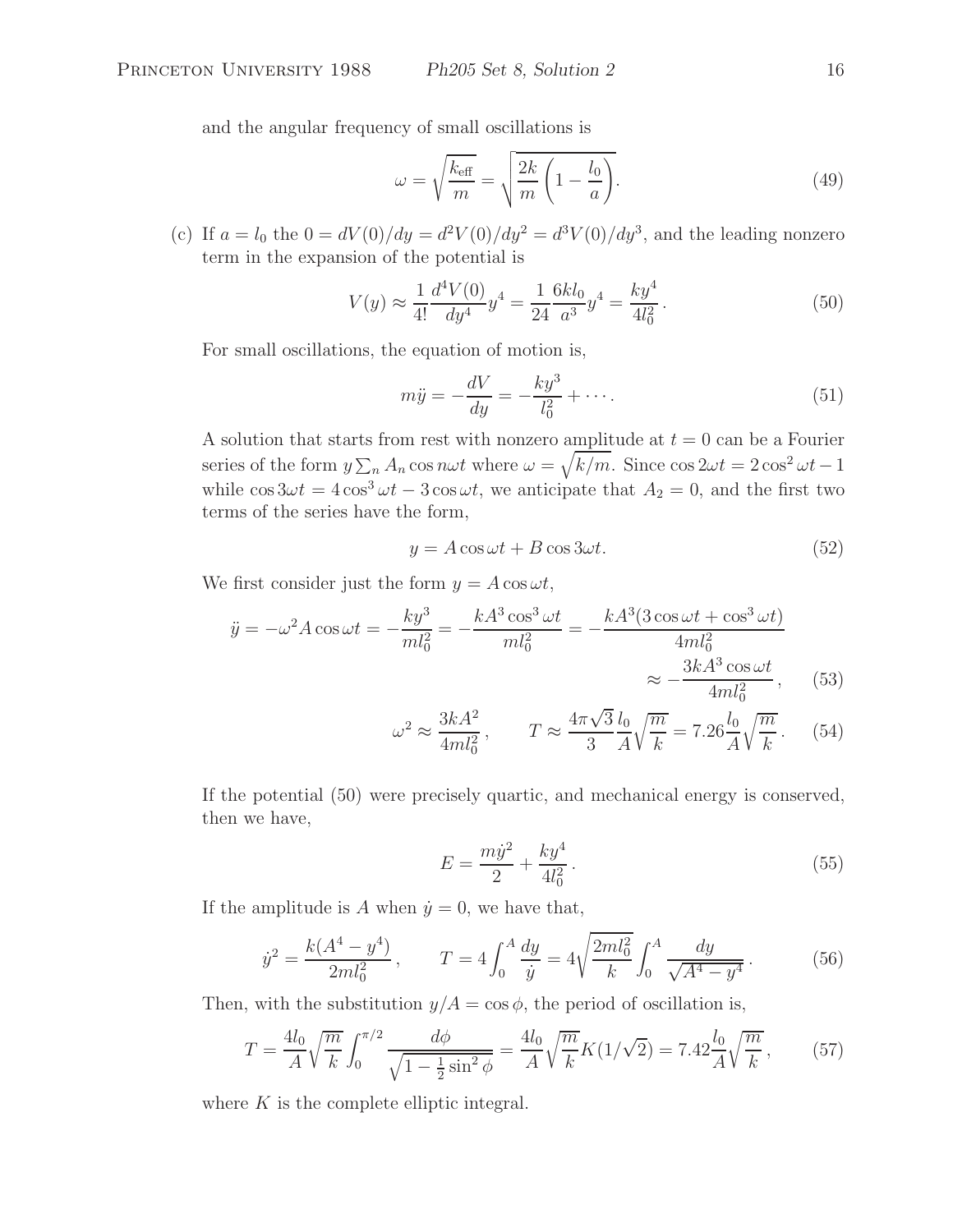3. The equation of motion of the damped oscillator is,

$$
\ddot{x} + \omega_0^2 x = -\mu g \cdot (\text{sign of } \dot{x}),\tag{58}
$$

where  $\omega_0^2 = k/m$ . We suppose that at  $t = 0$ ,  $x = a_0$  and  $\dot{x} = 0$ , where  $A \gg \mu g/\omega_0^2$ .

(a) During odd-numbered half periods  $\dot{x} < 0$  and the damping force is positive. At the beginning of such a half period, at time  $t_n$ ,  $x(t_n) > 0$  and  $\dot{x}(t_n) = 0$ . The equation of motion is,

$$
\ddot{x} + \omega_0^2 x = \mu g \qquad \text{(odd half period)}.
$$
\n(59)

The motion during this half period is,

$$
x = \frac{\mu g}{\omega_0^2} + a_n \cos \omega_0 (t - t_n),\tag{60}
$$

and the initial condition tells us that,

$$
a_n = x(t_n) - \frac{\mu g}{\omega_0^2}.
$$
\n<sup>(61)</sup>

At the end of the  $n<sup>th</sup>$  half period, which is the beginning of half period  $n + 1$ , we have,

$$
x(t_{n+1}) = \frac{\mu g}{\omega_0^2} - \left(x(t_n) - \frac{\mu g}{\omega_0^2}\right) = -x(t_n) + \frac{2\mu g}{\omega_0^2}.
$$
 (62)

During the half period  $n + 1$ , the damping force is negative, so eqs. (60)-(62) take the forms,

$$
x = -\frac{\mu g}{\omega_0^2} + a_{n+1} \cos \omega_0 (t - t_{n+1}),
$$
\n(63)

and the initial condition tells us that,

$$
a_{n+1} = x(t_{n+1}) + \frac{\mu g}{\omega_0^2}.
$$
\n(64)

At the end of the  $n + 1$ <sup>th</sup> half period, which is the beginning of half period  $n + 2$ , we have,

$$
x(t_{n+2}) = -\frac{\mu g}{\omega_0^2} - \left( x(t_{n+1}) + \frac{\mu g}{\omega_0^2} \right) = -x(t_{n+1}) - \frac{2\mu g}{\omega_0^2} = x(t_n) - \frac{4\mu g}{\omega_0^2}.
$$
 (65)

Thus, during each full period, of duration  $2\pi/\omega_0$ , the amplitude of the oscillation decreases by  $4\mu g/\omega_0^2$ . Hence, the oscillations damp to zero in time,

$$
t = \frac{a_0}{4\mu g/\omega_0^2} \frac{2\pi}{\omega_0} = \frac{\pi a_0 \omega_0}{2\mu g}.
$$
 (66)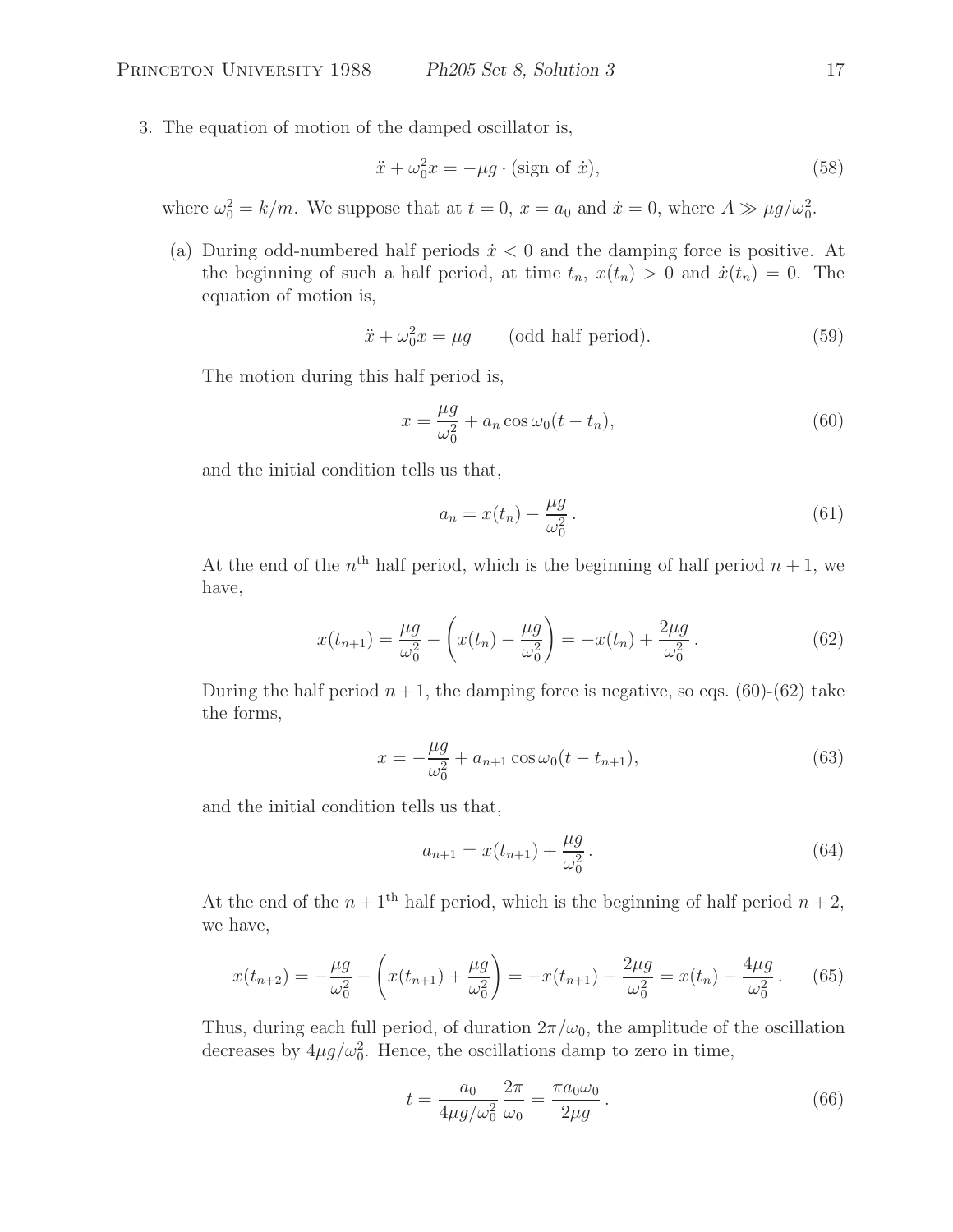(b) According to the method of averages for a damped oscillator,  $\ddot{x} + \omega^2 x = \epsilon f(x, \dot{x}),$ 

$$
x \approx a(t)\cos\phi(t), \quad \dot{a} = -\frac{\epsilon}{2\pi\omega_0} \int_0^{2\pi} f\sin\phi \,d\phi, \quad \dot{\phi} = \omega_0 - \frac{\epsilon}{2\pi\omega_0} \int_0^{2\pi} f\cos\phi \,d\phi. (67)
$$

In the present example,  $\epsilon = -\mu g$  and f is +1 for the first half period and  $-1$  for the second half period. Hence,

$$
\dot{a} = -\frac{-\mu g}{2\pi\omega_0} 2 \int_0^\pi (-\sin\phi) \, d\phi = -\frac{2\mu g}{\pi\omega_0}, \qquad a = a_0 - \frac{2\mu gt}{\pi\omega_0}, \tag{68}
$$

$$
\dot{\phi} = \omega_0 - \frac{-\mu g}{2\pi\omega_0} 2 \int_0^\pi (-\cos\phi) \, d\phi = \omega_0, \qquad \phi = \omega_0 t. \tag{69}
$$

The motion is approximately,

$$
x \approx \left(a_0 - \frac{2\mu gt}{\pi \omega_0}\right) \cos \omega_0 t,\tag{70}
$$

and amplitude drops to zero in time,

$$
t \approx \frac{\pi a_0 \omega_0}{2\mu g},\tag{71}
$$

as found in part (a).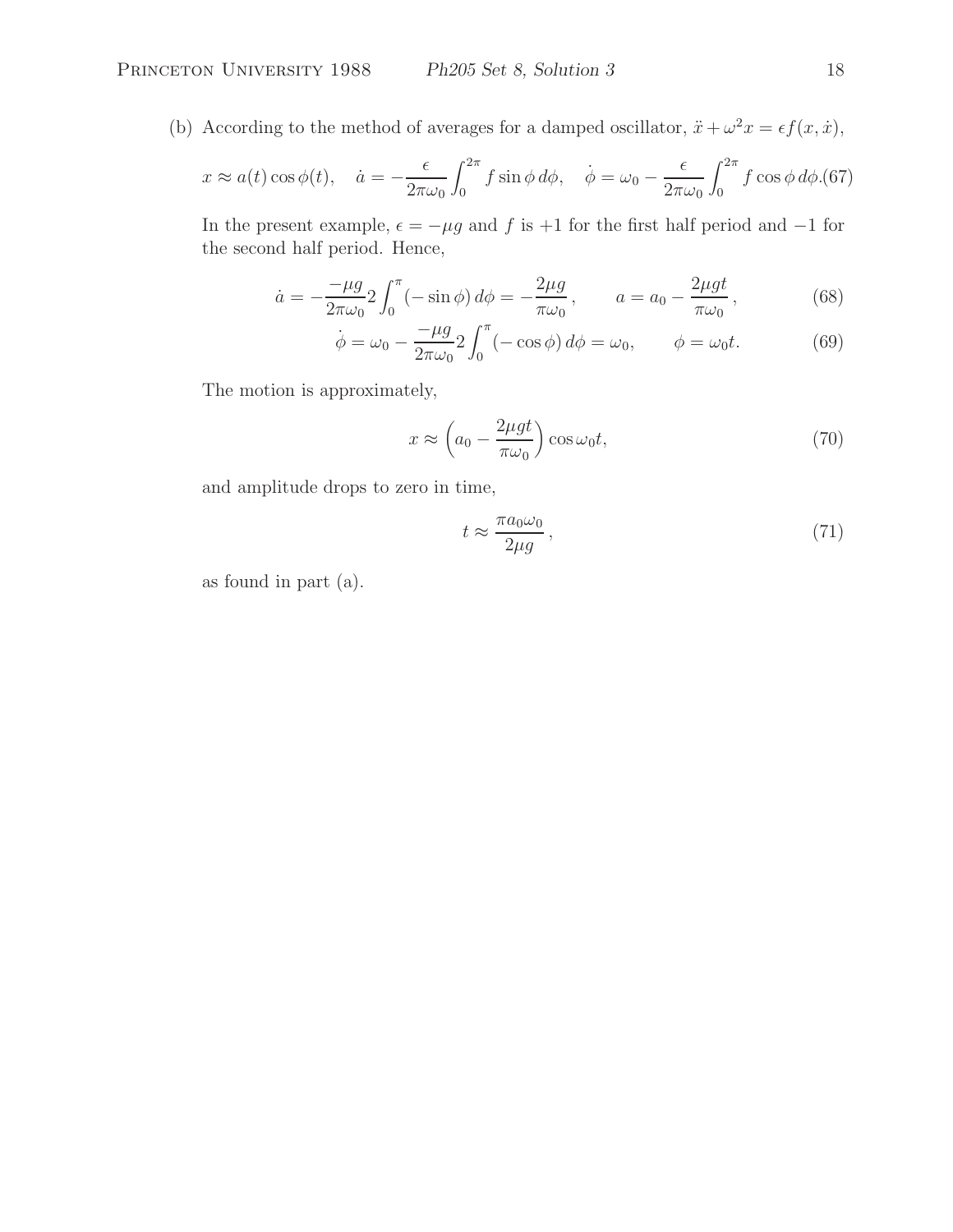4. We consider a 1-dimensional oscillator subject to a damping force such that the equation of motion is,

$$
\ddot{x} + \omega_0^2 x = -\beta \dot{x} |\dot{x}|.
$$
\n(72)

Suppose that at  $t = 0$ ,  $x = a_0$  and  $\dot{x} = 0$ .

(a) During the first half period, during which  $\dot{x} < 0$ , the equation of motion is,

$$
\ddot{x} + \omega_0^2 x = \beta \dot{x}^2. \tag{73}
$$

If we ignore the damping, the solution would be just,

$$
x_0 = a_0 \cos \omega_0 t. \tag{74}
$$

As a next approximation, we consider the form,

$$
x = a_1 \cos \omega_0 t + \beta x_1. \tag{75}
$$

With this in eq (73), and ignoring higher-order terms in  $\beta$ , we have,

$$
\beta \ddot{x}_1 + \beta \omega_0^2 x_1 \approx \beta a_1^2 \omega_0^2 \sin^2 \omega_0 t, \qquad \ddot{x}_1 + \omega_0^2 x_1 \approx \frac{a_1^2 \omega_0^2}{2} (1 - \cos 2\omega_0 t) \tag{76}
$$

This is solved by,

$$
x_1 \approx \frac{a_1^2}{2} \left( 1 + \frac{\cos 2\omega_0 t}{3} \right). \tag{77}
$$

At  $t = 0$ ,  $x(0) = a_0 = a_1 + \beta 2a_1^2/3 \approx a_1 + 2\beta a_0^2/3$ , such that  $a_1 \approx a_0(1 - 2\beta a_0/3)$ . After one half period, the amplitude is,

$$
|x| = |x_0(\pi/\omega_0) + \beta x_1(\pi/\omega_0)| = \left| -a_1 + \beta \frac{a_1^2}{2} \frac{4}{3} \right| = a_1 \left( 1 - \frac{2\beta a_1}{3} \right)
$$

$$
\approx a_0 \left( 1 - \frac{2\beta a_0}{3} \right)^2 \approx a_0 \left( 1 - \frac{4\beta a_0}{3} \right). \tag{78}
$$

(b) According to the method of averages for a damped oscillator,  $\ddot{x} + \omega^2 x = \epsilon f(x, \dot{x}),$ 

$$
x \approx a(t)\cos\phi(t), \quad \dot{a} = -\frac{\epsilon}{2\pi\omega_0} \int_0^{2\pi} f\sin\phi \,d\phi, \quad \dot{\phi} = \omega_0 - \frac{\epsilon}{2\pi\omega_0} \int_0^{2\pi} f\cos\phi \,d\phi, \quad (79)
$$

In the present example,  $\epsilon = -\beta$  and  $f = \dot{x} | \dot{x} | \approx -\langle a^2 \dot{\phi}^2 \rangle \sin \phi | \sin \phi |$ , where the average  $\langle a^2 \dot{\phi}^2 \rangle$  is approximately the value of  $a^2 \dot{\phi}^2$  at the beginning of the period of oscillation of interest. Hence,

$$
\dot{\phi} = \omega_0 - \frac{-\beta a^2 \dot{\phi}^2}{2\pi \omega_0} \int_0^{2\pi} \sin \phi \left| \sin \phi \right| \cos \phi \, d\phi = \omega_0, \qquad \phi = \omega_0 t,\qquad(80)
$$

$$
\dot{a} = -\frac{-\beta a^2 \omega_0^2}{2\pi \omega_0} \int_0^{2\pi} \sin^2 \phi \left| \sin \phi \right| \, d\phi = \frac{\beta a^2 \omega_0}{\pi} \int_0^{\pi} \sin^3 \phi \, d\phi = -\frac{4\beta a^2 \omega_0}{3\pi} \,. \tag{81}
$$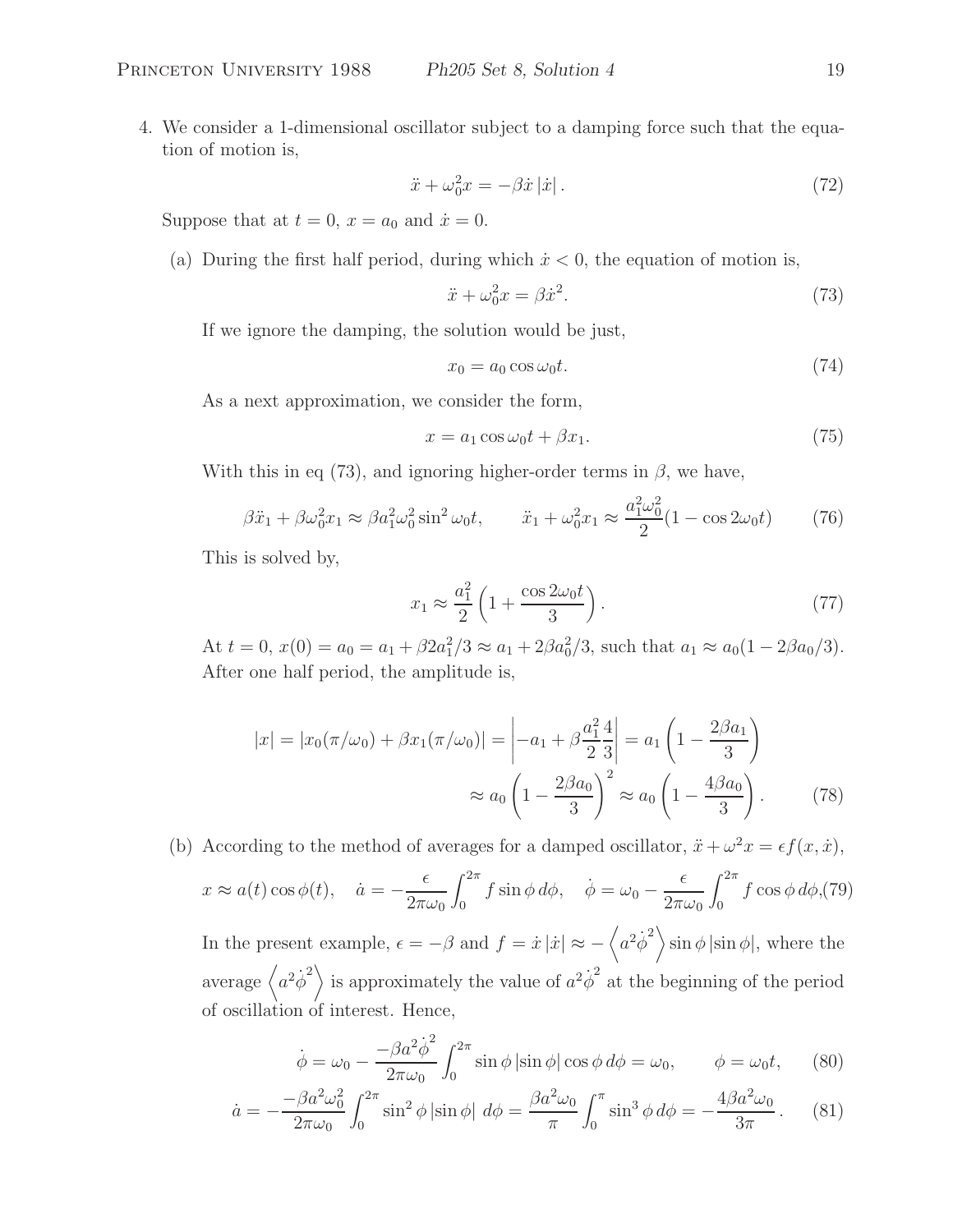We have an approximate differential equation for  $a$ ,

$$
\frac{da}{a^2} = -\frac{4\beta\omega_0}{3\pi} dt, \qquad \frac{1}{a_0} - \frac{1}{a} = -\frac{4\beta\omega_0 t}{3\pi}.
$$
 (82)

The motion is approximately,

$$
x \approx a \cos \omega_0 t, \qquad \frac{1}{a} = \frac{1}{a_0} + \frac{4\beta \omega_0 t}{3\pi}.
$$
 (83)

After one half period,  $t \approx \pi/\omega_0$ , and,

$$
\frac{1}{a} = \frac{1}{a_0} + \frac{4\beta}{3}, \qquad a = \frac{a_0}{1 + 4\beta a_0/3} \approx a_0 \left( 1 - \frac{4\beta a_0}{3} \right),\tag{84}
$$

as found in part (a).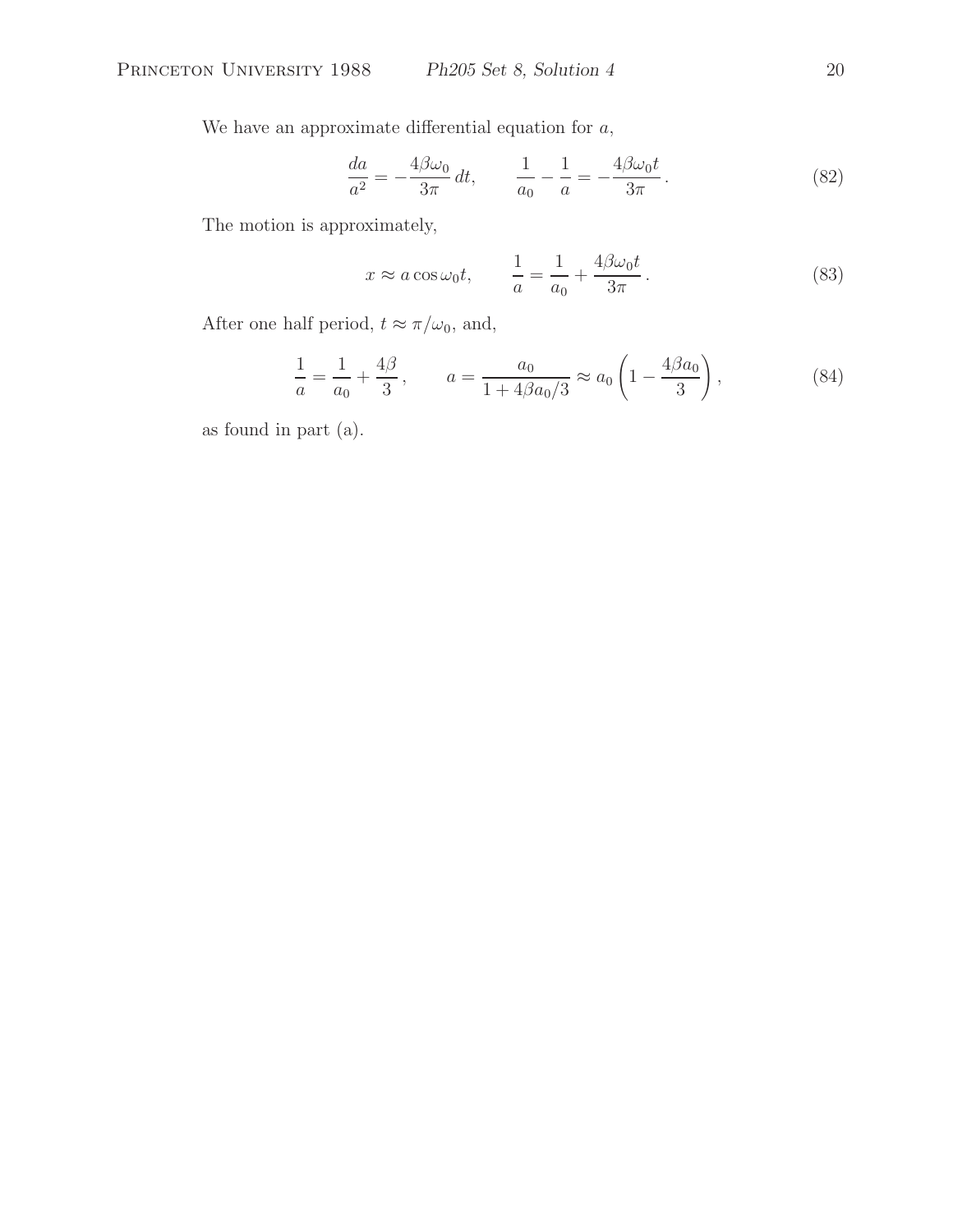5. *Adapted from prob. 13.15, p. 425 of* W. Chester, *Mechanics* (Allen & Unwin, 1979), http://kirkmcd.princeton.edu/examples/mechanics/chester\_mechanics\_79.pdf

We consider a central force,

$$
F = -\frac{\alpha}{r^2} - \frac{\beta}{r^4} \,. \tag{85}
$$

The "orbit equation" for a (small) mass m subject to this force is,<sup>5</sup> with  $u = 1/r$ ,

$$
\frac{d^2u}{d\theta^2} + u = -\frac{m}{L^2u^2}F(1/u) = \frac{\alpha m}{L^2} + \frac{\beta mu^2}{L^2},
$$
\n(86)

where  $L$  is the angular momentum of mass  $m$  about the force center. If  $\beta = 0$ , the solution is the standard Newtonian ellipse,  $u = (\alpha m/L^2)(1 + \epsilon \cos \theta)$ . For  $\beta \neq 0$  we consider a solution of the form,

$$
u \approx k[1 + \epsilon(\theta)\cos\phi(\theta)], \tag{87}
$$

where  $\phi$  differs only slightly from  $\theta$ , and  $d\epsilon/d\theta$  is small. Then (somewhat delicately),

$$
\frac{du}{d\theta} \approx k \frac{d\epsilon}{d\theta} \cos \phi - k\epsilon \frac{d\phi}{d\theta} \sin \phi \approx k \frac{d\epsilon}{d\theta} \cos \phi - k\epsilon \sin \phi,
$$
(88)  

$$
\frac{d^2u}{d\theta^2} \approx k \frac{d^2\epsilon}{d\theta^2} \cos \phi - k \frac{d\epsilon}{d\theta} \frac{d\phi}{d\theta} \sin \phi - k \frac{d\epsilon}{d\theta} \sin \phi - k\epsilon \frac{d\phi}{d\theta} \cos \phi
$$

$$
\approx -2k \frac{d\epsilon}{d\theta} \sin \phi - k\epsilon \frac{d\phi}{d\theta} \cos \phi,
$$
(89)

supposing that  $d^2\epsilon/d\theta^2$  is of second order of smallness. Together with eqs. (86)-(87) we have,

$$
-2k\frac{d\epsilon}{d\theta}\sin\phi - k\epsilon \frac{d\phi}{d\theta}\cos\phi + k(1+\epsilon\cos\phi) \approx \frac{\alpha m}{L^2} + \frac{\beta m u^2}{L^2} \approx \frac{\alpha m}{L^2} + \frac{k^2 \beta m}{L^2}(1+2\epsilon\cos\phi),
$$
 (90)

$$
k \approx \frac{\alpha m}{L^2} + \frac{k^2 \beta m}{L^2}, \qquad k \approx \frac{1 \pm \sqrt{1 - 4\alpha \beta m^2 / L^4}}{2\beta m / L^2} \approx \frac{1 \pm (1 - 2\alpha \beta m^2 / L^4)}{2\beta m / L^2} \approx \frac{\alpha m}{L^2}, \qquad (91)
$$

$$
\frac{d\epsilon}{d\theta}\sin\phi + \frac{\epsilon}{2}\left(\frac{d\phi}{d\theta} - 1\right)\cos\phi \approx -\frac{\beta\epsilon k m \cos\phi}{L^2} \approx -\frac{\alpha\beta\epsilon m^2 \cos\phi}{L^4},\tag{92}
$$

$$
\approx 0, \qquad \epsilon \approx \text{constant}, \tag{93}
$$

$$
\frac{d\phi}{d\theta} \approx 1 - \frac{2\alpha\beta m^2}{L^4}, \qquad \phi \approx \left(1 - \frac{2\alpha\beta m^2}{L^4}\right)\theta,\tag{94}
$$

$$
u \approx \frac{\alpha m}{L^2} \left[ 1 + \epsilon \cos \left( 1 - \frac{2\alpha \beta m^2}{L^4} \right) \theta \right]. \tag{95}
$$

This is a slowly precessing ellipse, with angular velocity of precession,

$$
\omega = \frac{2\alpha\beta m^2}{L^4} \Omega, \quad \text{where} \quad \Omega = \frac{2\pi}{T}, \quad (96)
$$

 $\overline{d\theta}$ 

<sup>5</sup>See http://kirkmcd.princeton.edu/examples/Ph205/ph205l10.pdf.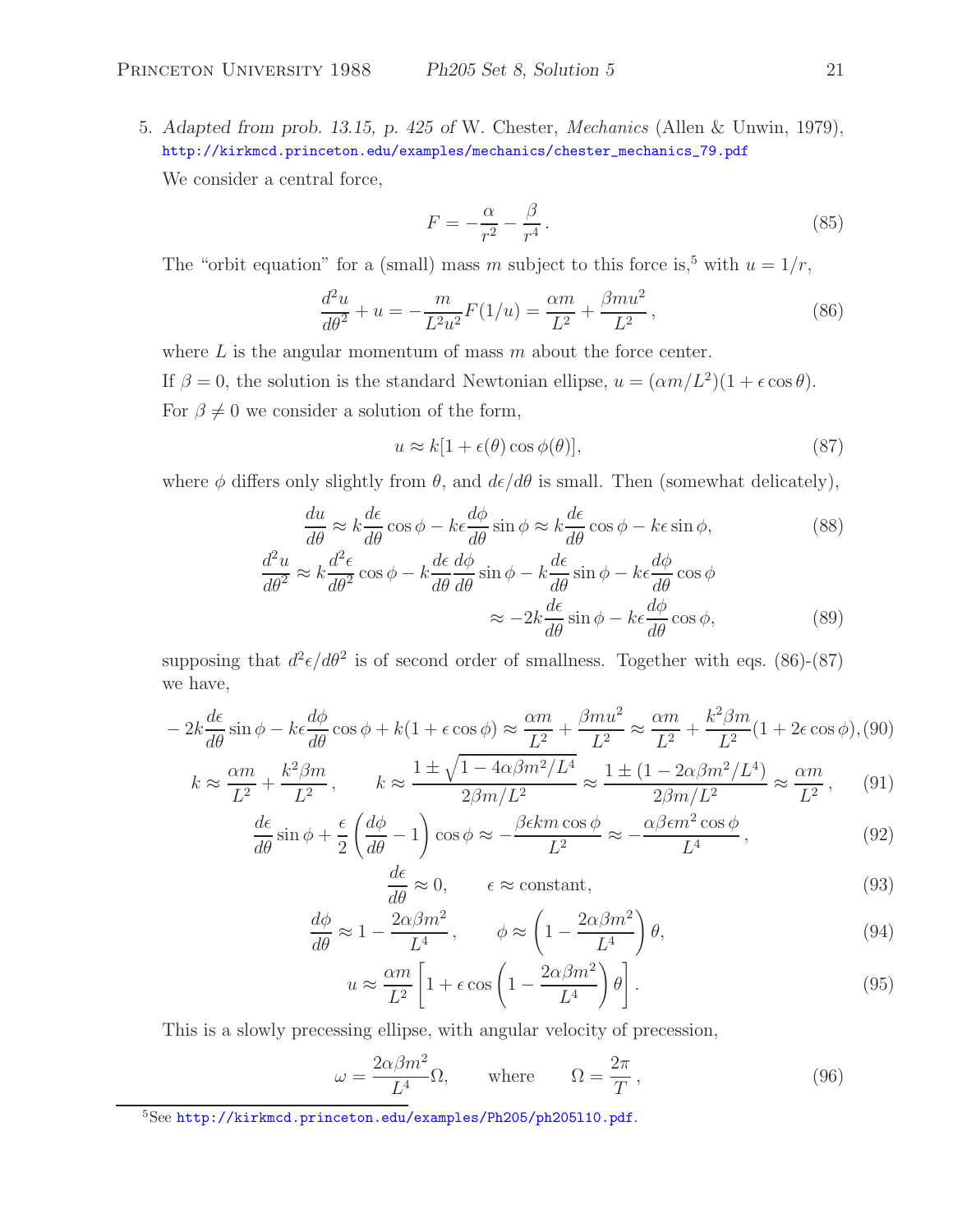is the average angular velocity of the orbital motion (of period  $T$ ).

*We were able to find solutions for*  $\epsilon$  *and*  $\phi$  *directly from eq. (92), but if we had written this as,*

$$
\frac{d\epsilon}{d\theta}\sin\phi + \frac{\epsilon}{2}\left(\frac{d\phi}{d\theta} - 1\right)\cos\phi \approx f,\tag{97}
$$

$$
f = -\frac{\alpha \beta \epsilon m^2 \cos \phi}{L^4},\tag{98}
$$

*we could develop a method of averages, as recommended in the book by Chester.*

*For this, we multiply eq. (97) by*  $\sin \phi$  *or*  $\cos \phi$  *and integrate over one period in*  $\phi$ *, supposing that the prefactors of*  $\sin \phi$  *and*  $\cos \phi$  *on the lefthand side are essentially constant, leading to,*

$$
\frac{d\epsilon}{d\theta} \int_0^{2\pi} \sin^2 \phi \, d\phi + \frac{\epsilon}{2} \left( \frac{d\phi}{d\theta} - 1 \right) \int_0^{2\pi} \cos \phi \sin \phi \, d\phi \approx \pi \frac{d\epsilon}{d\theta} \approx \int_0^{2\pi} f \sin \phi \, d\theta,\tag{99}
$$

$$
\frac{d\epsilon}{d\theta} \int_0^{2\pi} \sin\phi \cos\phi \,d\phi + \frac{\epsilon}{2} \left(\frac{d\phi}{d\theta} - 1\right) \int_0^{2\pi} \cos^2\phi \,d\phi \approx \frac{\pi\epsilon}{2} \left(\frac{d\phi}{d\theta} - 1\right) \approx \int_0^{2\pi} f \cos\phi \,d\phi (100)
$$
  

$$
\frac{d\epsilon}{d\theta} = 1 - t^{2\pi}
$$

$$
\frac{d\epsilon}{d\theta} \approx \frac{1}{\pi} \int_0^{2\pi} f \sin \phi \, d\phi, \qquad \frac{d\phi}{d\theta} \approx 1 - \frac{2}{\epsilon \pi} \int_0^{2\pi} f \cos \phi \, d\phi. \tag{101}
$$

*With* f *as in eq. (98), we find from eq. (101),*

$$
\frac{d\epsilon}{d\theta} \approx 0, \qquad \epsilon \approx \text{constant}, \tag{102}
$$

$$
\frac{d\phi}{d\theta} \approx 1 - \frac{2}{\epsilon \pi} \int_0^{2\pi} f \cos \phi \, d\phi \approx 1 - \frac{2\alpha \beta m^2}{L^4}, \qquad \phi \approx \left(1 - \frac{2\alpha \beta m^2}{L^4}\right) \theta. \tag{103}
$$

$$
u \approx \frac{\alpha m}{L^2} \left[ 1 + \epsilon \cos \left( 1 - \frac{2\alpha \beta m^2}{L^4} \right) \theta \right],\tag{104}
$$

*as before.*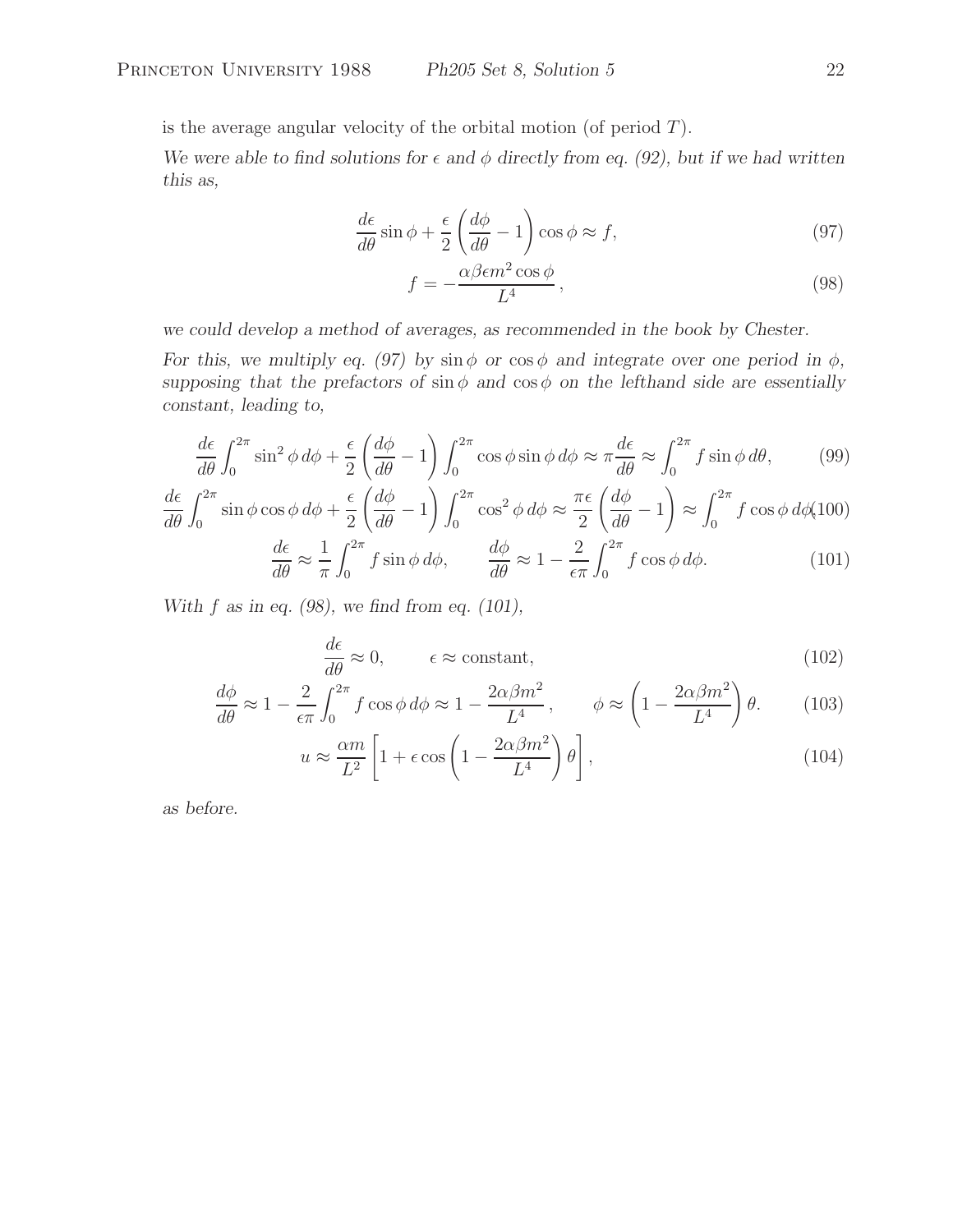### 6. **The Swing**

(a) As a simple model of the pumping action, we consider a simple pendulum whose center of mass is (quickly) lowered by  $2\epsilon l_0$  when the amplitude is maximum, and raised by  $2\epsilon l_0$  when the angle  $\theta$  to the vertical is 0.



If the force required to raise of lower the center of mass always points to the pivot of the swing, angular momentum is conserved about the pivot.

We consider a half period of the motion, beginning with the center of mass at rest at angle  $\theta_0$  to the vertical an in the raised position. Then, the center of mass is quickly lowered, to be as rest while the angle is still  $\theta_0$ . At this time the mass is at distance  $l_0(1 + \epsilon)$  from the pivot, and its potential energy is,

$$
V = -gml_0(1+\epsilon)\cos\theta_0. \tag{105}
$$

When the center of mass reaches  $\theta = 0$  its potential energy is  $-gml_0(1+\epsilon)$  and, by conservation of mechanical energy during this phase of the motion, its velocity  $v$  is related by

$$
\frac{mv^2}{2} = \Delta V = gml_0(1+\epsilon)(1-\cos\theta_0) \approx gml_0(1+\epsilon)\frac{\theta_0^2}{2},\qquad (106)
$$

for small  $\theta_0$ .

Next, the center of mass is quickly raised by  $2\epsilon l_0$  (while the angle remains  $\theta = 0$ . Angular momentum is conserved during the raising, such that at the end of this action, the velocity is,

$$
v' = v\left(\frac{1+\epsilon}{1-\epsilon}\right). \tag{107}
$$

And, at the end of the raising, the mechanical energy is,

$$
E' = \frac{mv'^2}{2} - gml_0(1 - \epsilon) = \frac{mv^2}{2} \left(\frac{1 + \epsilon}{1 - \epsilon}\right)^2 - gml_0(1 - \epsilon)
$$

$$
\approx gml_0(1 + \epsilon)\frac{\theta_0^2}{2} \left(\frac{1 + \epsilon}{1 - \epsilon}\right)^2 - gml_0(1 - \epsilon).
$$
(108)

This is larger than before the raising, so (of course) work had to be done to lift the center of mass.

Then, the mass swings upwards, coming to rest at angle  $\theta_f$ , where its mechanical energy is only  $-gml_0(1-\epsilon)\cos\theta_f$ . Mechanical energy is conserved during the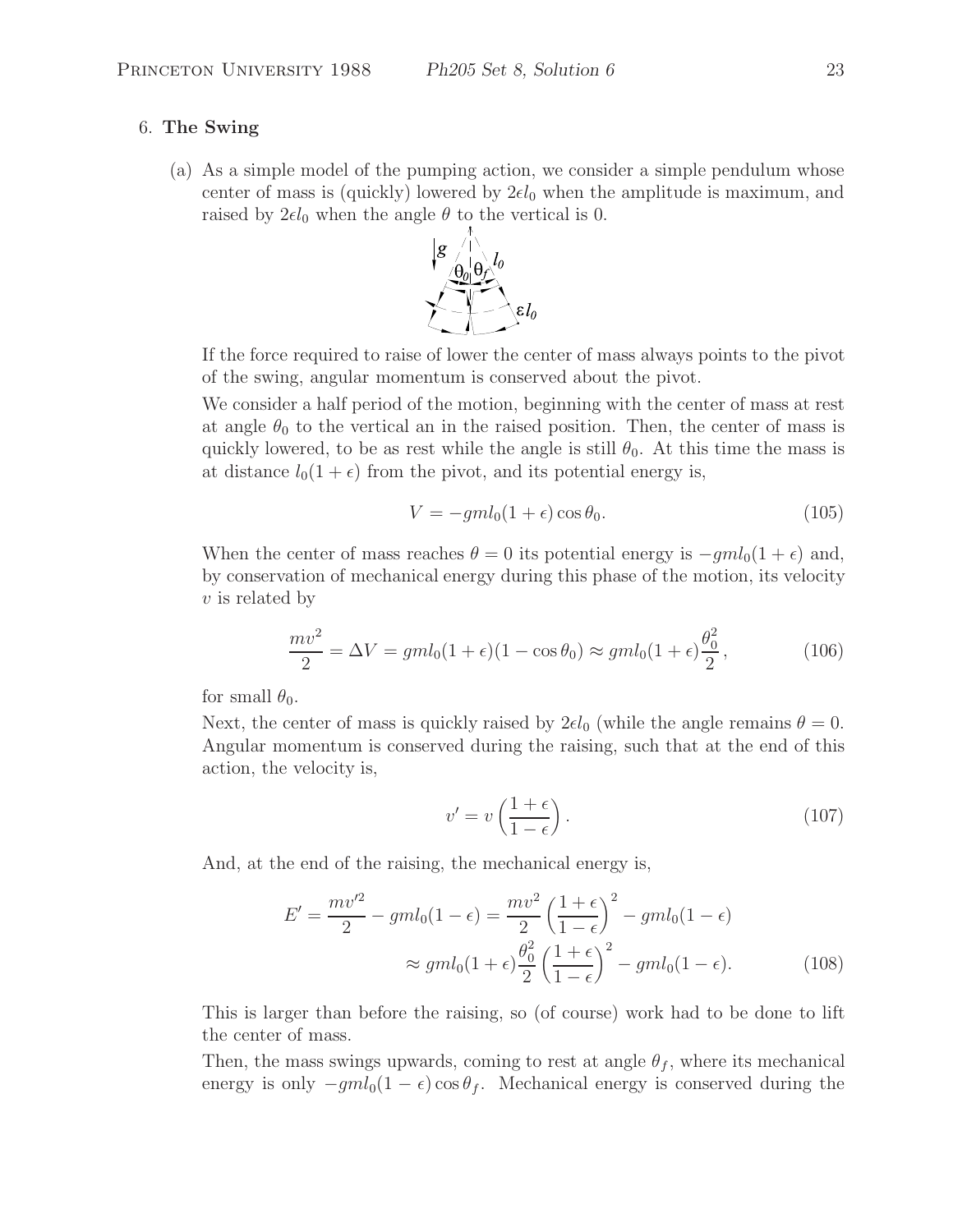upward swing, such that,

$$
-gml_0(1-\epsilon)\cos\theta_f = E' \approx gml_0(1+\epsilon)\frac{\theta_0^2}{2}\left(\frac{1+\epsilon}{1-\epsilon}\right)^2 - gml_0(1-\epsilon). \tag{109}
$$

$$
gml_0(1-\epsilon)(1-\cos\theta_f) \approx gml_0(1-\epsilon)\frac{\theta_f^2}{2} \approx gml_0(1+\epsilon)\frac{\theta_0^2}{2}\left(\frac{1+\epsilon}{1-\epsilon}\right)^2 \tag{110}
$$

$$
\theta_f^2 \approx \theta_0^2 \left(\frac{1+\epsilon}{1-\epsilon}\right)^3, \qquad \theta_f \approx \theta_0 \left(\frac{1+\epsilon}{1-\epsilon}\right)^{3/2} \approx \theta_0 \frac{1+3\epsilon/2}{1-3\epsilon/2} \approx \theta_0 \left(1+\frac{3\epsilon}{2}\right). \tag{111}
$$

The increase from  $\theta_0$  to  $\theta_f$  occurs during one half period,  $\Delta t = \pi/\omega_0$  where  $\omega_0 = \sqrt{g/l_0}$ . Hence, the amplitude of the swinging motion is related by,

$$
\frac{\Delta\theta}{\Delta t} = \frac{\theta_f - \theta_0}{\pi/\omega_0} \approx \frac{3\epsilon\omega_0}{\pi}\theta_0, \qquad \frac{d\theta}{dt} \approx \frac{3\epsilon\omega_0}{\pi}\theta, \qquad \theta_{\text{max}} \approx \theta_0 e^{3\epsilon\omega_0 t/\pi}.
$$
 (112)

(b) In another model of pumping, we suppose that the distance from the pivot to the center of mass varies as  $l = l_0(1 + \epsilon \sin 2\omega_0 t)$  where  $\omega_0 = \sqrt{g/l}$ .



We can use Lagrange's method to find the equation of motion for coordinate  $\theta$ (on which l does not depend),

$$
\mathcal{L} = T - V = \frac{m}{2}(\dot{l}^2 + l^2\dot{\theta}^2) + mgl\cos\theta,\tag{113}
$$

$$
\frac{d}{dt}\frac{\partial \mathcal{L}}{\partial \dot{\theta}} = \frac{d}{dt}ml^2\dot{\theta} = ml^2\ddot{\theta} + 2ml\dot{l}\dot{\theta} = \frac{\partial \mathcal{L}}{\partial \theta} = -mgl\sin\theta
$$
\n(114)

$$
\ddot{\theta} = -\frac{g \sin \theta}{l_0 (1 + \epsilon \sin 2\omega_0 t)} - \frac{4\epsilon \omega_0 l_0 \dot{\theta} \cos 2\omega_0 t}{l_0 (1 + \epsilon \sin 2\omega_0 t)}
$$
(115)

$$
\ddot{\theta} + \omega_0^2 \theta \approx \epsilon \omega_0^2 \theta \sin 2\omega_0 t - 4\epsilon \omega_0 \dot{\theta} \cos 2\omega_0 t \equiv \epsilon f. \tag{116}
$$

For small  $\epsilon$  we suppose that solution will have the form  $\theta(t) \approx a(t) \cos \phi(t)$  where  $\phi \approx \omega_0 t$ , such that  $\dot{\theta} \approx -\omega_0 a \sin \phi$ . Using the method of averages with,

$$
f \approx \omega_0^2 \theta \sin 2\omega_0 t - 4\omega_0 \dot{\theta} \cos 2\omega_0 t \approx \omega_0^2 a \cos \phi \sin 2\phi + 4\omega_0 a \sin \phi \cos 2\phi
$$
  
= 
$$
\frac{\omega_0^2 a}{2} \sin \phi + \frac{\omega_0^2 a}{2} \sin 3\phi - 2\omega_0 a \sin \phi + 2\omega_0^2 a \sin 3\phi,
$$
 (117)

we have that,

$$
\dot{\phi} \approx \omega_0 - \frac{\epsilon}{2\pi\omega_0} \int_0^{2\pi} f \cos\phi \, d\phi = \omega_0, \qquad \phi \approx \omega_0 t,\tag{118}
$$

$$
\dot{a} \approx -\frac{\epsilon}{2\pi\omega_0} \int_0^{2\pi} f \sin\phi \, d\phi = \frac{3\epsilon\omega_0 a}{4\pi} \int_0^{2\pi} \sin^2\phi \, d\phi = \frac{3\epsilon\omega_0 a}{4}, \quad a \approx a_0 \, e^{3\epsilon\omega_0 t/4} \tag{119}
$$

That is,  $\theta_{\text{max}} \approx \theta_0 e^{3\epsilon \omega_0 t/4}$  for this model.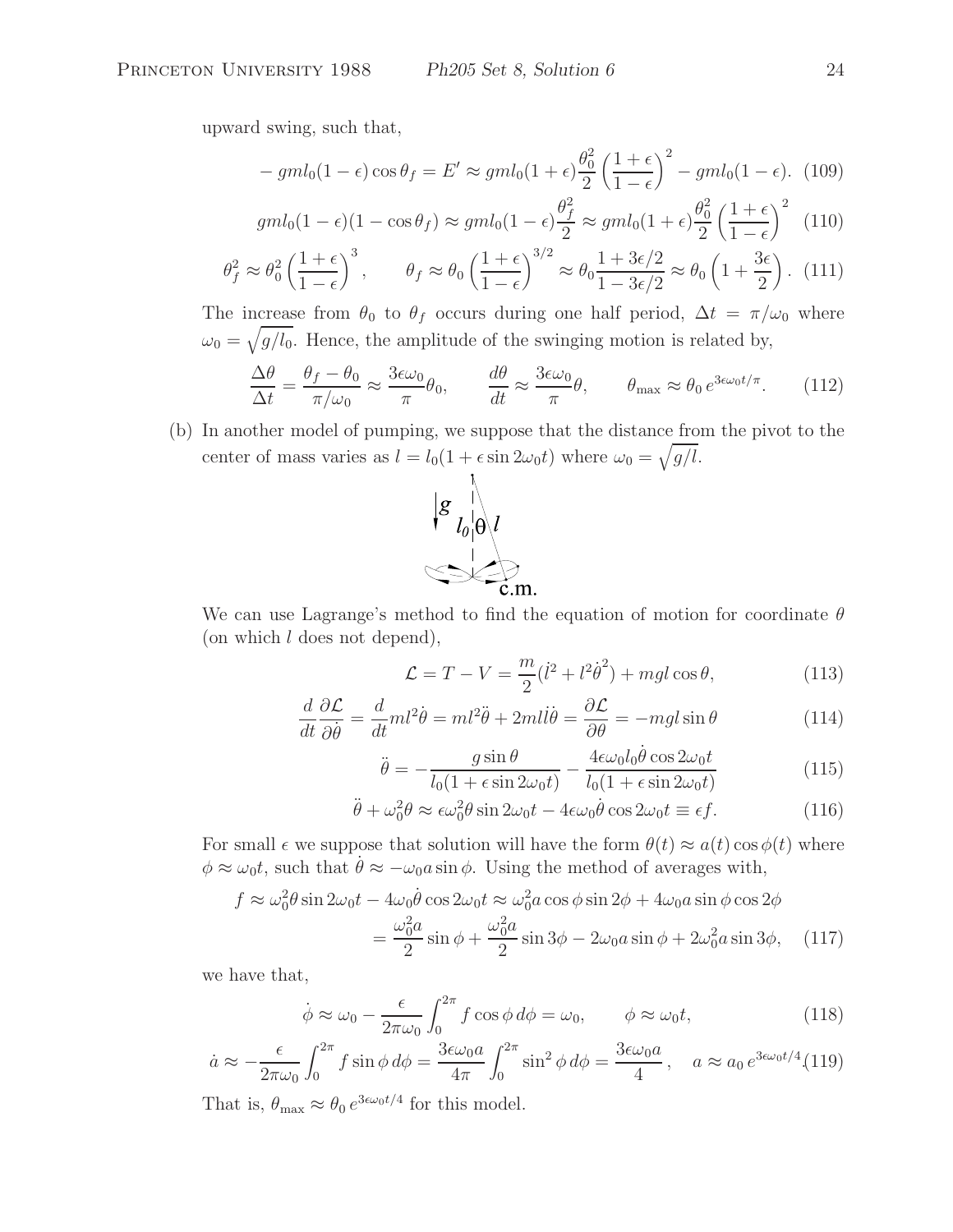7. (a) Mass m is connected to one end of a spring of constant k and rest length  $l_0$ . The other end of the spring is force to move according to  $x_1 = a \cos \omega t$  in the inertial lab frame.

$$
x_1
$$

We go to the accelerated frame with origin at  $x_1$ , where  $F = ma$  becomes,

$$
m\ddot{x}_2 = F = -k(x_2 - l_0) - m\ddot{x}_1 = -k(x_2 - l_0) + ma\omega^2 \cos \omega t, \qquad (120)
$$

$$
\ddot{x}_2 + \omega_0^2 x_2 = \omega_0^2 l_0 + a\omega^2 \cos \omega t, \qquad \omega_0^2 = \frac{k}{m}, \qquad (121)
$$

where we have included the "fictitious" (coordinate) force  $-m\ddot{x}_1$ . The steady-state solution with zero velocity at time  $t = 0$  is,

$$
x_2 = l_0 + \frac{a\omega^2 \cos \omega t}{\omega_0^2 - \omega^2},\tag{122}
$$

$$
x = x_1 + x_2 = l_0 + a \cos \omega t \left( 1 + \frac{\omega^2}{\omega_0^2 - \omega^2} \right) = l_0 + \frac{\omega_0^2}{\omega_0^2 - \omega^2} a \cos \omega t.
$$
 (123)

(b) A particle of mass m has velocity **v** on a smooth horizontal table.

In the rotating frame of the Earth, whose angular velocity about its axis is  $\Omega$ , the force is,

$$
\mathbf{F} = m\mathbf{g} + \mathbf{N} - m\mathbf{\Omega} \times (\mathbf{\Omega} \times \mathbf{r}) - 2m\mathbf{\Omega} \times \mathbf{v},\tag{124}
$$

where  $N$  is the normal force,  $r$  is the position of the mass with respect to the center of the Earth, and we include the centrifugal and Coriolis forces but neglect the coordinate force associated with the acceleration of the Earth with respect to the Sun, *etc.*

The first and third terms on the righthand side of eq. (124) define the "horizontal" (see also prob. 8(a) of this Set), in which plane the velocity **v** lies. That is, the only force with a component in the horizontal plane is the fourth term of eq. (124), which force is always perpendicular to the velocity **v**, and also is constant in magnitude.

Hence, mass  $m$  executes uniform circular motion with radius  $R$  and angular velocity  $\omega$  related by,

$$
F_{\text{horiz}} = 2m\Omega v \cos\theta = \frac{mv^2}{R}, \qquad R = \frac{v}{2\Omega\cos\theta}, \qquad \omega = \frac{v}{R} = 2\Omega\cos\theta, \tag{125}
$$

where  $\theta$  is angle between the normal to the planet and the axis of the Earth (which is approximately the polar angle (colatitude) of the mass with respect to the axis).

The radius R in kilometers is of order 10 v for velocity in  $m/s$ . This behavior is an ingredient in the winds of hurricanes/cyclones.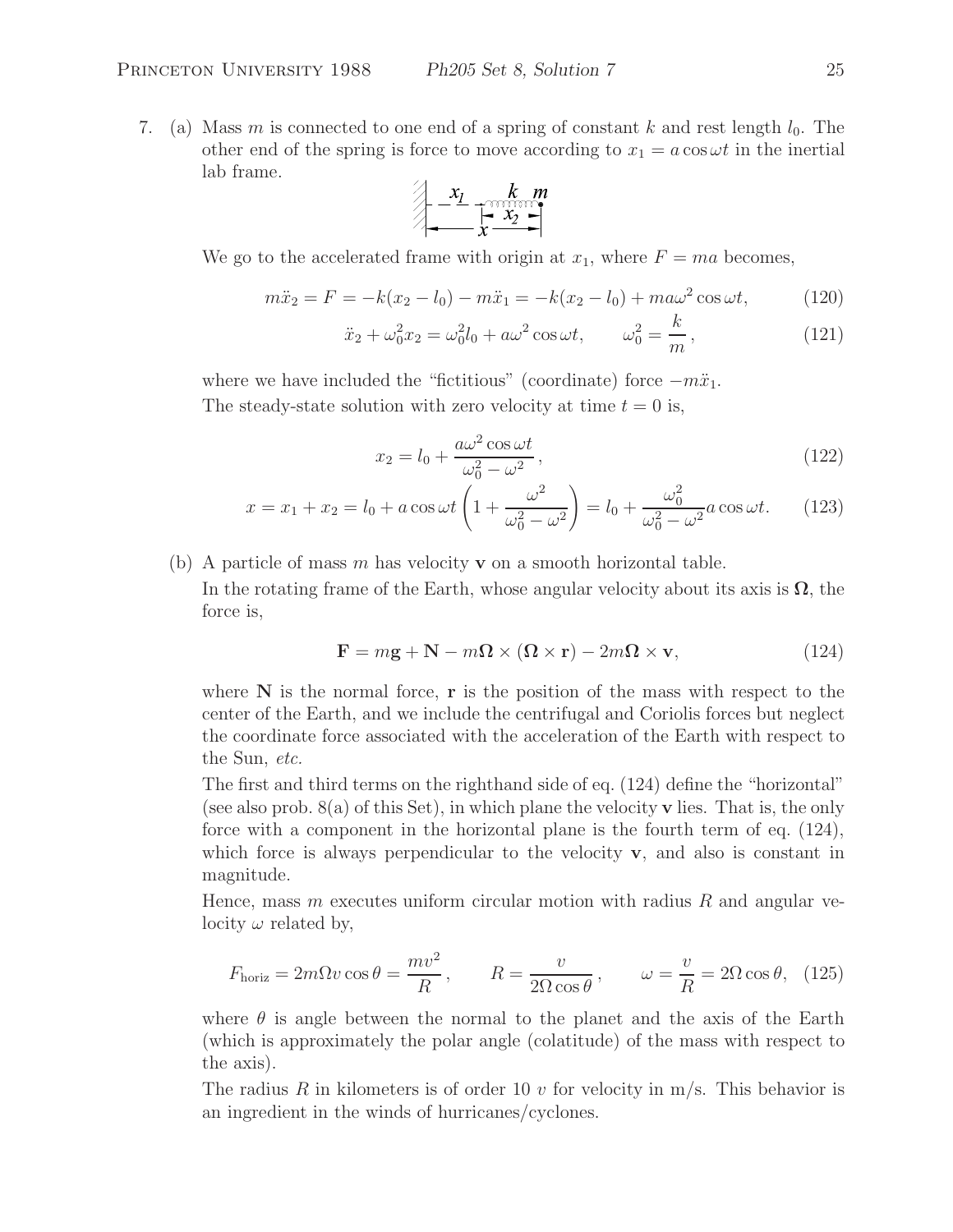8. (a) Assuming that the force of gravity at the Earth's surface points to the center of the Earth, the force on a plumb bob of mass m, at position  $\mathbf{R} = (R, \theta, 0)$  in spherical coordinates with **z** along the Earth's axis, is,

$$
\mathbf{F} = m\mathbf{g} - m\mathbf{\Omega} \times (\mathbf{\Omega} \times \mathbf{R}) = -mg\,\hat{\mathbf{r}} + m\Omega^2 R \sin\theta \,\hat{\mathbf{x}}.\tag{126}
$$



The components of **F** parallel and perpendicular to **g** are, referring to the right figure above,

$$
F_{\parallel} = mg - m\Omega^2 R \sin \theta, \qquad F_{\perp} = m\Omega^2 R \sin \theta \cos \theta \tag{127}
$$

Then,

$$
\tan \phi = \frac{F_{\perp}}{F_{\parallel}} = \frac{\sin \theta \cos \theta}{g/\Omega^2 R - \sin^2 \theta},
$$
\n(128)

*We note that*  $q/\Omega^2 R \approx 290$ .

### (b) **Centrifugal Bulge.**

We can also write the force  $(126)$  as,

$$
\mathbf{F} = -\frac{GMm}{R^2}\hat{\mathbf{r}} + m\Omega^2 x \hat{\mathbf{x}},\qquad(129)
$$

where  $M$  is the mass of the Earth. This force can be related to an effective potential V as  $\mathbf{F} = -\nabla V$  where,

$$
V = -\frac{GMm}{R} - \frac{m\Omega^2 x^2}{2} = -\frac{GMm}{R} - \frac{m\Omega^2 R^2 \sin^2 \theta}{2}.
$$
 (130)

The liquid surface of the Earth will be an equipotential of V. Thus, with  $R_P$ being the radius of the Earth along its axis, the equation of the surface is,

$$
-\frac{GMm}{R_P} = -\frac{GMm}{R} - \frac{m\Omega^2 R^2 \sin^2 \theta}{2}, \qquad R^3 \sin^2 \theta = \frac{2GM}{\Omega^2} \left(\frac{R}{R_P} - 1\right), \tag{131}
$$

Writing the equatorial radius as  $R_E/R_P = 1 + \epsilon$ , we have (for  $\theta = \pi/2$ ),

$$
\frac{2GM\epsilon}{\Omega^2} = R_E^3 = R_P^3 (1+\epsilon)^3 \approx R_P^3 (1+3\epsilon),\tag{132}
$$

$$
\frac{2GM\epsilon}{\Omega^2 R_P^3} = \frac{2g\epsilon}{\Omega^2 R_P} \approx 1 + 3\epsilon, \qquad \epsilon \approx \frac{1}{\frac{2g}{\Omega^2 R_P} - 3} \approx \frac{1}{\frac{2g}{\Omega^2 R_P}} \approx \frac{1}{2 \cdot 290} = \frac{1}{580}, \tag{133}
$$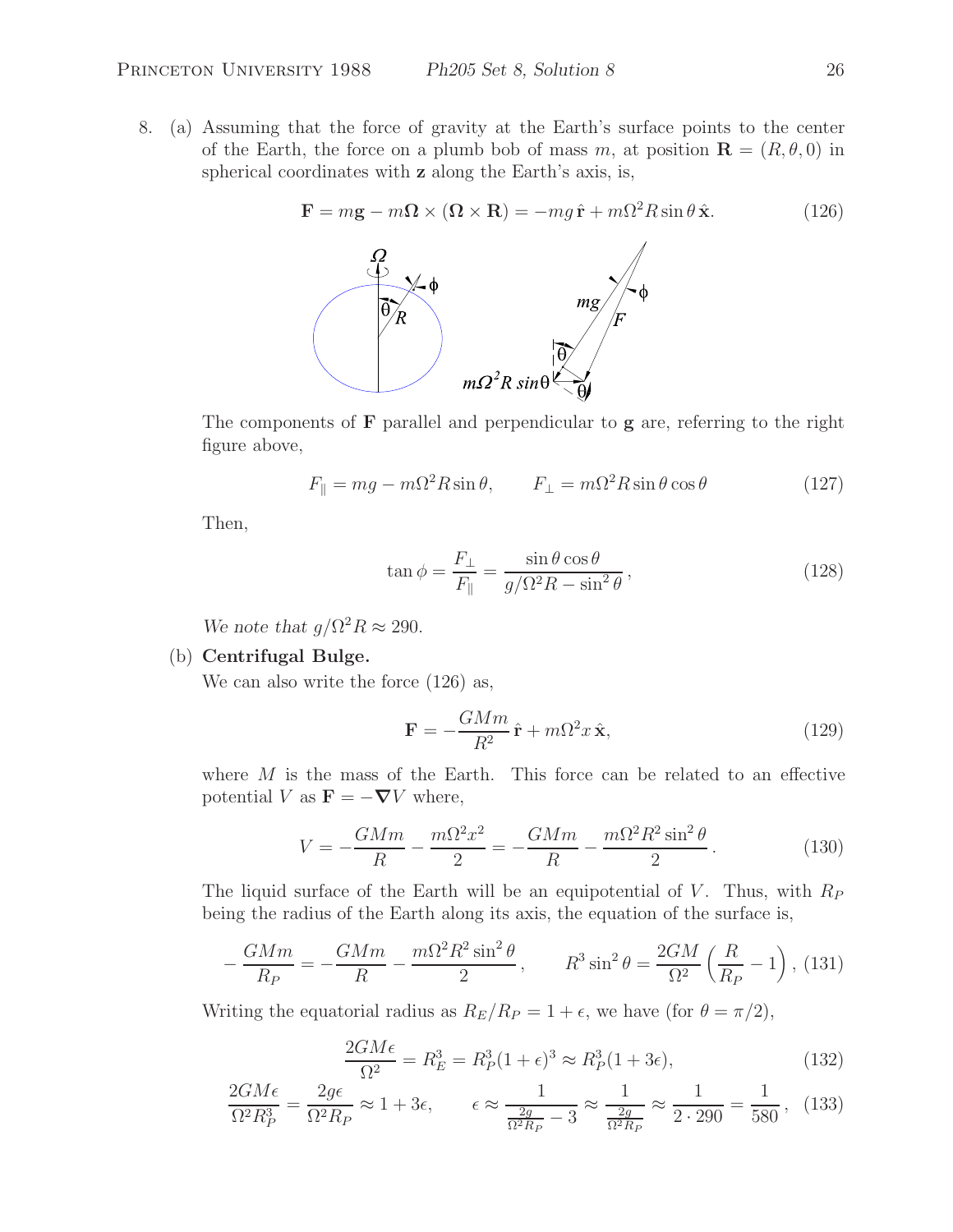recalling that  $g/\Omega^2 R \approx 290$ .

*The above analysis made the oversimplified assumption that the gravitational potential of the bulging Earth is that of a uniform sphere. A better approximation is to consider the potential due to an oblate spheroid of uniform density. This improves the estimate of*  $\epsilon$  *to*  $5\Omega^2 R_P / 4g \approx 1/230$ *, which is about 20% less than the observed value,*  $\epsilon \approx 1/297$ *. See,* 

http://farside.ph.utexas.edu/teaching/336k/Newton/node109.html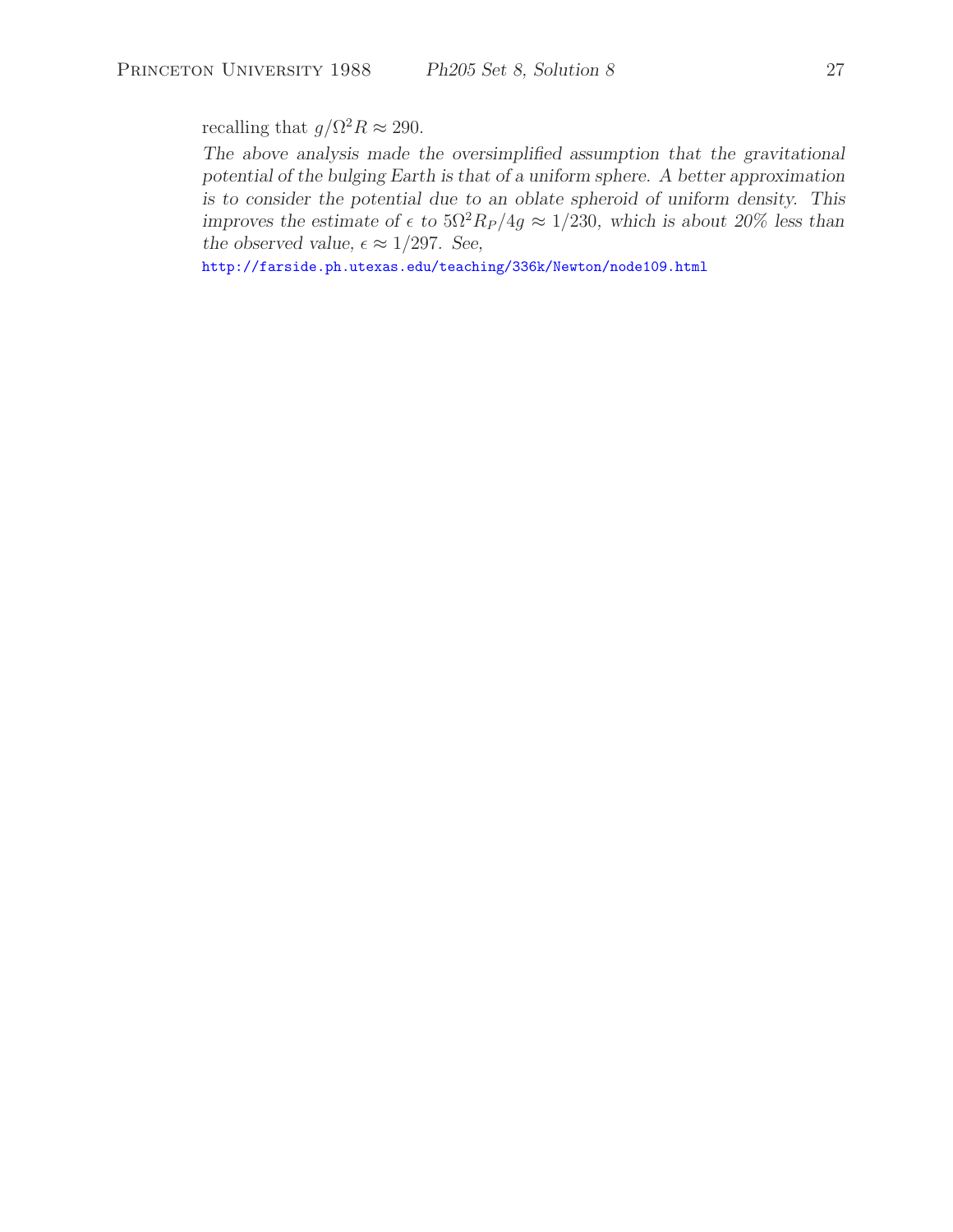# 9. **Tidal Bulge.**

In this problem we only consider the tides on the Earth due to the pull of the Moon.

In an inertial frame, the center of mass of the Earth experiences the acceleration  $GM'\hat{\mathbf{R}}/R^2$ , where M is the mass of the Earth, M' is the mass of the Moon, and R is the Earth-Moon distance.



In a nonrotating frame with the center of the Earth at rest, the force on a particle of mass m on the surface of the Earth as position **r** is,

$$
\mathbf{F} = -\frac{GMm}{r^2}\hat{\mathbf{r}} - \frac{GM'm}{r'^2}\hat{\mathbf{r}}' - \frac{GM'm}{R^2}\hat{\mathbf{R}},\qquad(134)
$$

where the third term is the "fictitious" force associated (in the accelerated frame) with the acceleration of the center of the Earth in an inertial frame.

The potential of this force is

$$
\frac{V}{m} = -\frac{GM}{r} - \frac{GM'}{r'} + \frac{GM'}{R^2}z = -\frac{GM}{r} - \frac{GM'}{r'} + \frac{GM'}{R^2}r\cos\theta,\tag{135}
$$

Where  $z = r \cos \theta$  is the coordinate of mass m along the z-axis (= **R**-axis). Now,

$$
\frac{1}{r'} = \frac{1}{(R^2 - 2Rr\cos\theta + r^2)^{1/2}} = \frac{1}{R} \left( 1 - 2\frac{r}{R}\cos\theta + \frac{r^2}{R^2} \right)^{-1/2}
$$

$$
\approx \frac{1}{R} \left( 1 + \frac{r}{R}\cos\theta - \frac{r^2}{2R^2} + \frac{1}{2}\frac{3}{2}\left( 2\frac{r}{R}\cos\theta \right)^2 \right), \tag{136}
$$

top order  $r^2/R^2$ , so,

$$
\frac{V}{m} \approx -\frac{GM}{r} - \frac{GM'}{R} - \frac{GM'r\cos\theta}{R^2} + \frac{GM'r^2}{2R^3} - \frac{3GM'r^2\cos^2\theta}{R^3} + \frac{GM'}{R^2}r\cos\theta
$$

$$
= -\frac{GM'}{r} - \frac{GM'}{R} + \frac{3}{2}\frac{GM'r^2}{R^3}\left(\frac{1}{3} - \cos^2\theta\right). \tag{137}
$$

We suppose that the (liquid) surface of the Earth is an equipotential of eq. (137),

$$
k = -\frac{GM}{r} + \frac{3}{2}\frac{GM'r^2}{R^3} \left(\frac{1}{3} - \cos^2\theta\right) = -\frac{GM}{r_0},\tag{138}
$$

where  $r_0$  is the radius for  $\cos^2 \theta = 1/3$ , which is a kind of mean radius. Then,

$$
r = r_0 - \frac{3}{2} \frac{M' r_0 r^3}{MR^3} \left(\frac{1}{3} - \cos^2 \theta\right) \approx r_0 \left[1 - \frac{3}{2} \frac{M' r_0^3}{MR^3} \left(\frac{1}{3} - \cos^2 \theta\right)\right].
$$
 (139)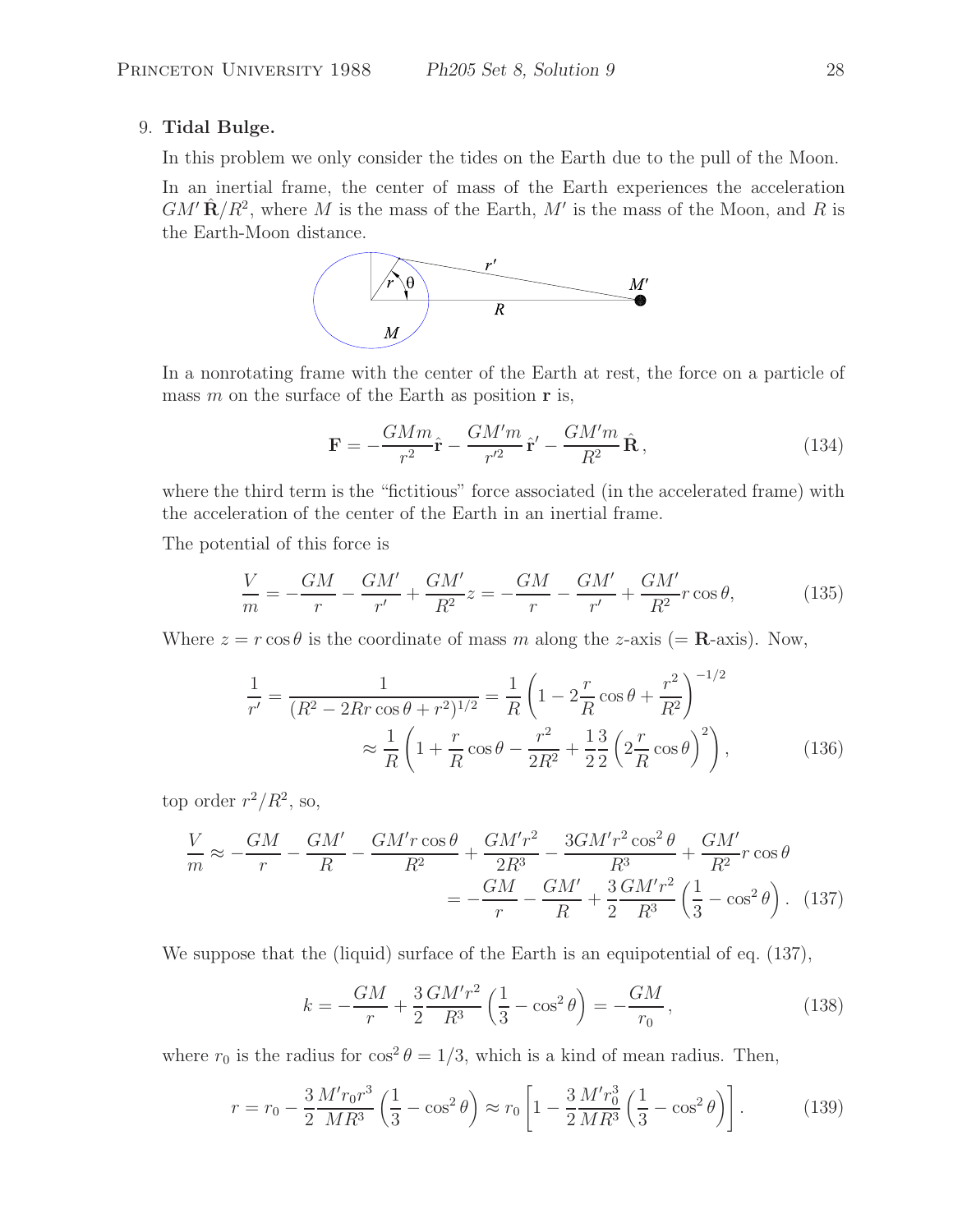On the near side,  $\theta = 0$ ,

$$
\Delta r = r - r_0 \approx r_0 \frac{M'}{M} \frac{r_0^3}{R^3} \approx 6 \times 10^6 \frac{1}{80} \left(\frac{1}{60}\right)^3 = 0.33 \text{ m} \approx 1 \text{ foot.}
$$
 (140)

*For the Sun alone, the effect would be about 3 mm.*

Because the Earth turns around its axis, and the Moon orbits the Earth, the position of the bulge changes with time.

We now take the  $z$ -axis of the (accelerated, but not rotating) coordinate system to be that of the Earth, and let  $(r, \lambda, \phi)$  be the spherical coordinates of a point on the Earth's surface, and  $(R, \lambda', \phi')$  those of the Moon.



Then,

$$
\cos^{2} \theta = \hat{\mathbf{r}} \cdot \hat{\mathbf{R}} = \cos \lambda \cos \lambda' + \sin \lambda \sin \lambda' \cos(\phi - \phi'), \qquad (141)
$$
  
\n
$$
\cos^{2} \theta = \cos^{2} \lambda \cos^{2} \lambda' + \sin^{2} \lambda \sin^{2} \lambda' \cos^{2}(\phi - \phi') + 2 \cos \lambda \cos \lambda' \sin \lambda \sin \lambda' \cos(\phi - \phi')\n= \cos^{2} \lambda \cos^{2} \lambda' + \sin^{2} \lambda \sin^{2} \lambda' \frac{1 + \cos 2(\phi - \phi')}{2} + \frac{\sin 2\lambda \sin 2\lambda'}{2} \cos(\phi - \phi'),\n= \cos^{2} \lambda \cos^{2} \lambda' + \frac{1 - \cos^{2} \lambda - \cos^{2} \lambda' + \cos^{2} \lambda \cos^{2} \lambda'}{2} \n+ \frac{\sin^{2} \lambda \sin^{2} \lambda'}{2} \cos 2(\phi - \phi') + \frac{\sin 2\lambda \sin 2\lambda'}{2} \cos(\phi - \phi')\n= \frac{1}{3} + \frac{3}{2} \left( \cos^{2} \lambda - \frac{1}{3} \right) \left( \cos^{2} \lambda' - \frac{1}{3} \right) \n+ \frac{\sin^{2} \lambda \sin^{2} \lambda'}{2} \cos 2(\phi - \phi') + \frac{\sin 2\lambda \sin 2\lambda'}{2} \cos(\phi - \phi'). \qquad (142)
$$

In eq. (139). we define  $\epsilon = 3M' r_0^2 / 2MR^3$ , and rewrite it as,

$$
\frac{r}{r_0} = 1 + \epsilon \left( \cos^2 \theta - \frac{1}{3} \right) = 1 + \epsilon \left[ \frac{3}{2} \left( \cos^2 \lambda - \frac{1}{3} \right) \left( \cos^2 \lambda' - \frac{1}{3} \right) \right.
$$
  
 
$$
+ \frac{1}{2} \sin^2 \lambda \sin^2 \lambda' \cos 2(\phi - \phi') + \frac{1}{2} \sin 2\lambda \sin 2\lambda' \cos(\phi - \phi') \right].
$$
 (143)

Thus, while to total effect is given by eq. (139), an observer at a fixed location  $(\lambda, \phi)$ on the Earth's surface can do a "Fourier analysis" of the bulge. In the accelerated coordinates system where eq. (143) holds,  $\phi = \Omega_E t$  where  $\Omega_E$  is the angular velocity of the rotation of the Earth about its axis,  $\phi' = \omega' t$  where  $\omega'$  is the angular velocity of the Moon in its orbit about the Earth, and  $\lambda' = \lambda'_0 \cos \omega' t$  as the polar angle of the Moon with respect to the Earth's axis varies during a month. Then,  $\sin \lambda' \propto \cos \omega' t$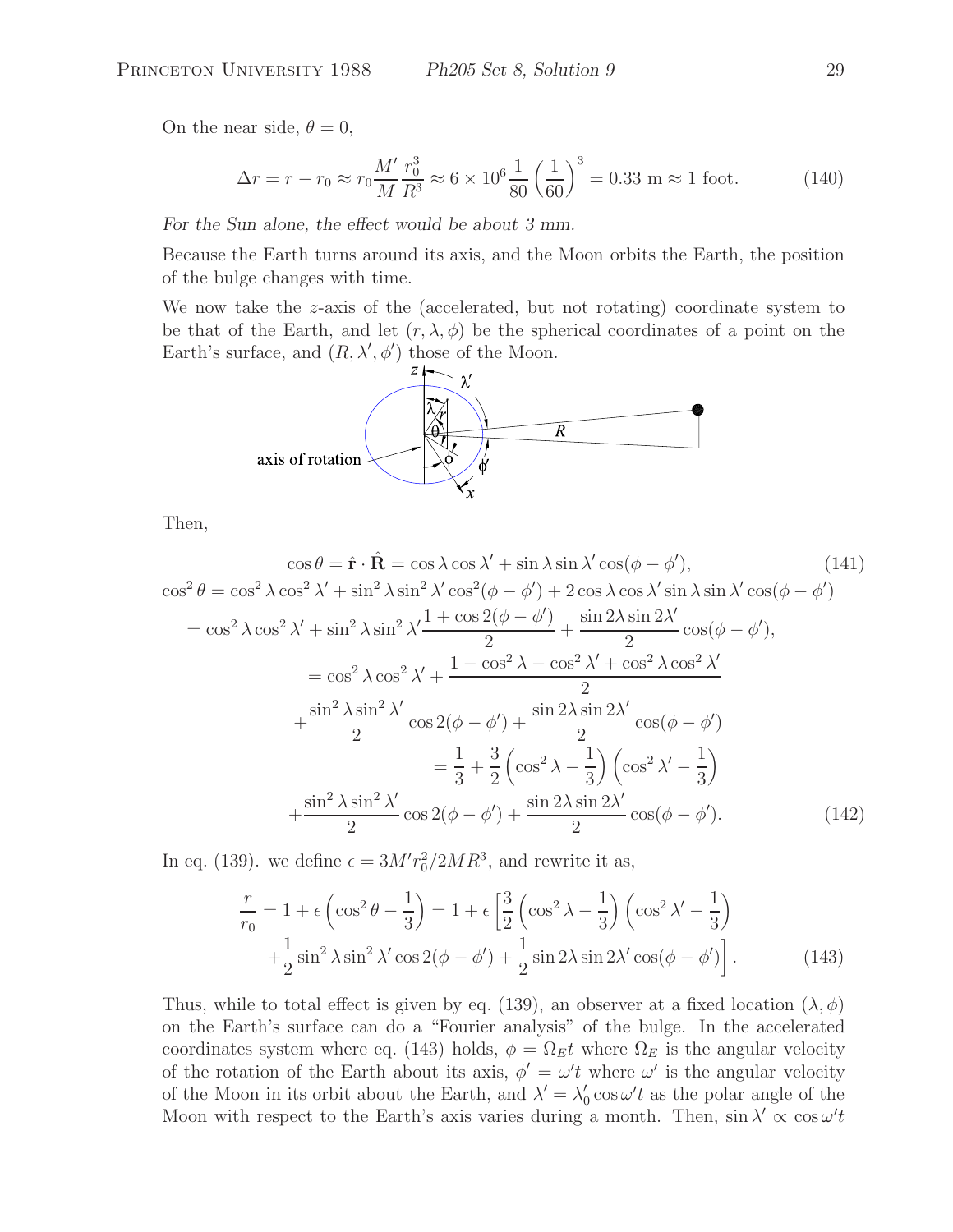while  $\cos^2 \lambda'$ ,  $\sin^2 \lambda'$  and  $\sin 2\lambda$  have terms proportional to  $\cos 2\omega' t$  (as well as constant terms).

Hence, the first term in eq.  $(143)$  has a component whose period is  $1/2$  month. When this term is maximal, one speaks of a "spring" tide (which is NOT related to the Spring season).

The second term in eq. (143) has components that vary as  $\cos(2\Omega_E t - 2\omega' t)$  and as  $\cos 2\omega' t \cos(2\Omega_E t - 2\omega' t)$ , which latter varies as  $\cos 2\Omega_E t$  and  $\cos(2\Omega_E t - 4\omega' t)$ . Since  $\omega' \ll \Omega_E$ , all of these have periods of roughly 12 hours, and correspond to the nominal twice-daily tides.

The third term in eq. (143) has components that vary as  $\cos(\Omega_E t - \omega' t)$  and as  $\cos 2\omega' t \cos(\Omega_E t - \omega' t)$ , which latter varies as  $\cos(\Omega_E t + \omega' t)$  and  $\cos(\Omega_E t - 3\omega' t)$ . All of these have periods of roughly 1 day, which implies that the two daily tides (of the second term) have somewhat different amplitudes.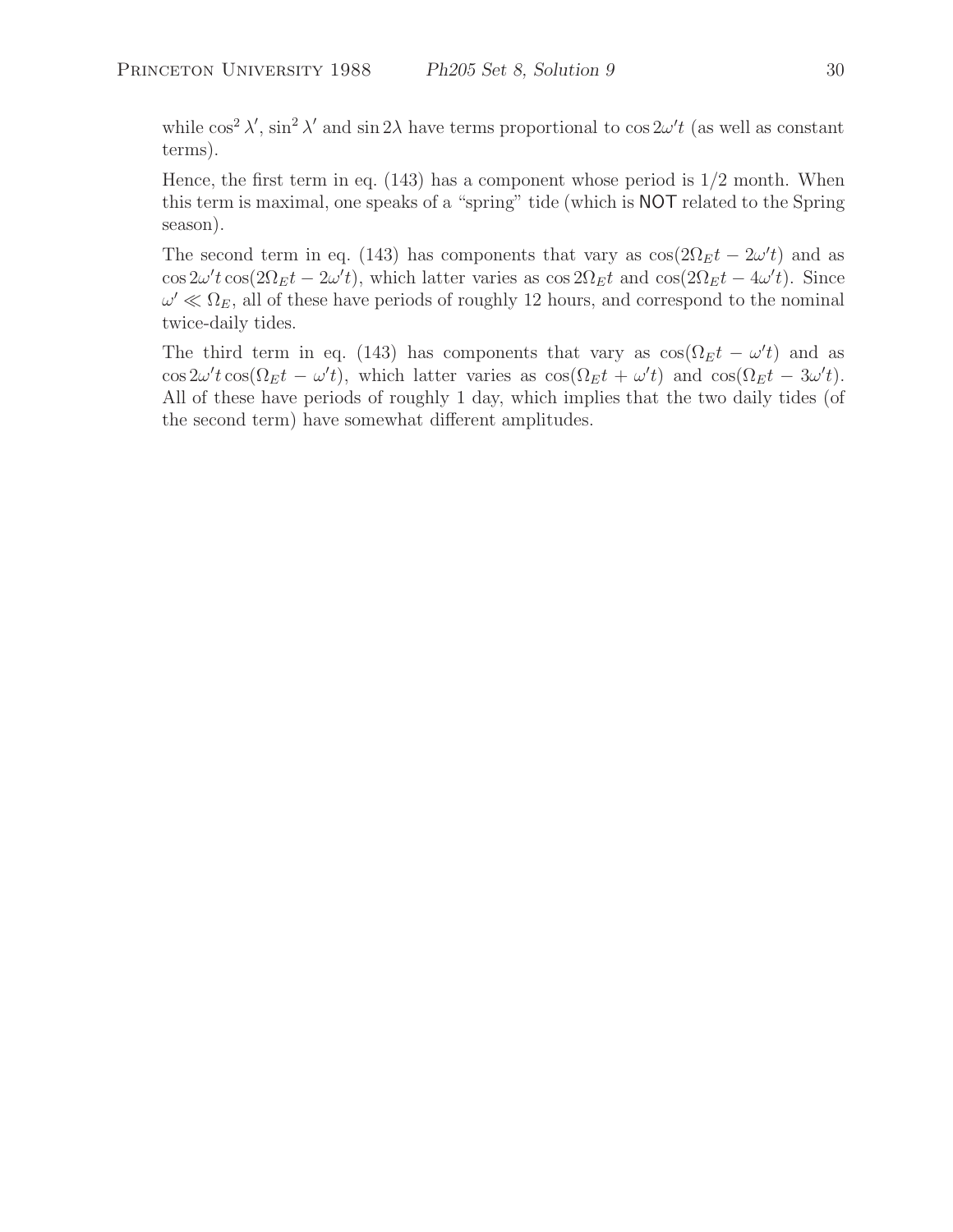- 10. In this problem, we assume the Earth is spherical, and ignore gravity except that due to the Earth.
	- (a) In the rotating frame of the (spherical) Earth, the force on a falling particle of mass m at position **r** with velocity **v** is,

$$
\mathbf{F} = -mg\ \hat{\mathbf{r}} - 2m\Omega \times \mathbf{v} - m\Omega \times (\Omega \times \mathbf{r}),\tag{144}
$$

where  $\Omega$  is the angular velocity of rotation of the Earth about its axis, and we take the acceleration  $g$  due gravity to be constant during the fall (in which  $r = R + h \approx R$ , the radius of the Earth).



During a fall, which begins at time  $t = 0$ ,  $\mathbf{v} \approx -gt \hat{\mathbf{r}}$ , so the horizontal force component is,

$$
\mathbf{F}_{\perp} = -2m\Omega \times \mathbf{v} \approx -2m\Omega v \sin \theta \hat{\mathbf{e}} \approx 2m\Omega gt \sin \theta \hat{\mathbf{e}}, \qquad (145)
$$

where  $\hat{\mathbf{e}}$  points East in the both the Northern and Southern hemispheres.

For a fall from height  $h \ll r$ , the fall time is  $T \approx \sqrt{2h/g}$ , and the horizontal displacement during the fall is related by,

$$
\ddot{x}_{\perp} = \frac{F_{\perp}}{m} \approx 2\Omega gt \sin \theta, \qquad \dot{x}_{\perp} \approx \Omega gt^2 \sin \theta, \qquad x_{\perp} \approx \frac{\Omega gt^3 \sin \theta}{3}.
$$
 (146)

Hence, the displacement d during the fall (to the East in both the Northern and Southern hemispheres) is,

$$
d \approx \frac{\Omega g T^3 \sin \theta}{3} = \frac{2}{3} \sqrt{\frac{2h^3}{g}} \Omega \sin \theta.
$$
 (147)

(b) In case of a jump at  $t = 0$  to maximum height  $h \ll R$ , the initial vertical velocity is  $v_0 \approx \sqrt{2gh}$ ,  $v \approx v_0 - gt$ , and the total time of the jump is  $T \approx 2\sqrt{2h/g}$ . Then, eq. (146) becomes,

$$
\ddot{x}_{\perp} \approx -2\Omega v_0 \sin \theta + 2\omega gt \sin \theta, \qquad \dot{x}_{\perp} \approx -2\Omega v_0 t \sin \theta + \Omega gt^2 \sin \theta,\qquad(148)
$$

$$
x_{\perp} \approx -\Omega v_0 t^2 \sin \theta + \frac{\Omega g t^3 \sin \theta}{3}.
$$
 (149)

Hence, the displacement  $d$  during the jump is,

$$
d \approx -\Omega \sqrt{2gh} \frac{8h}{g} \sin \theta + \frac{\Omega g \sin \theta}{3} \frac{16h}{g} \sqrt{\frac{2h}{g}} = -\frac{8}{3} \sqrt{\frac{2h^3}{g}} \Omega \sin \theta.
$$
 (150)

The − sign implies that the displacement is to the West (in both hemispheres).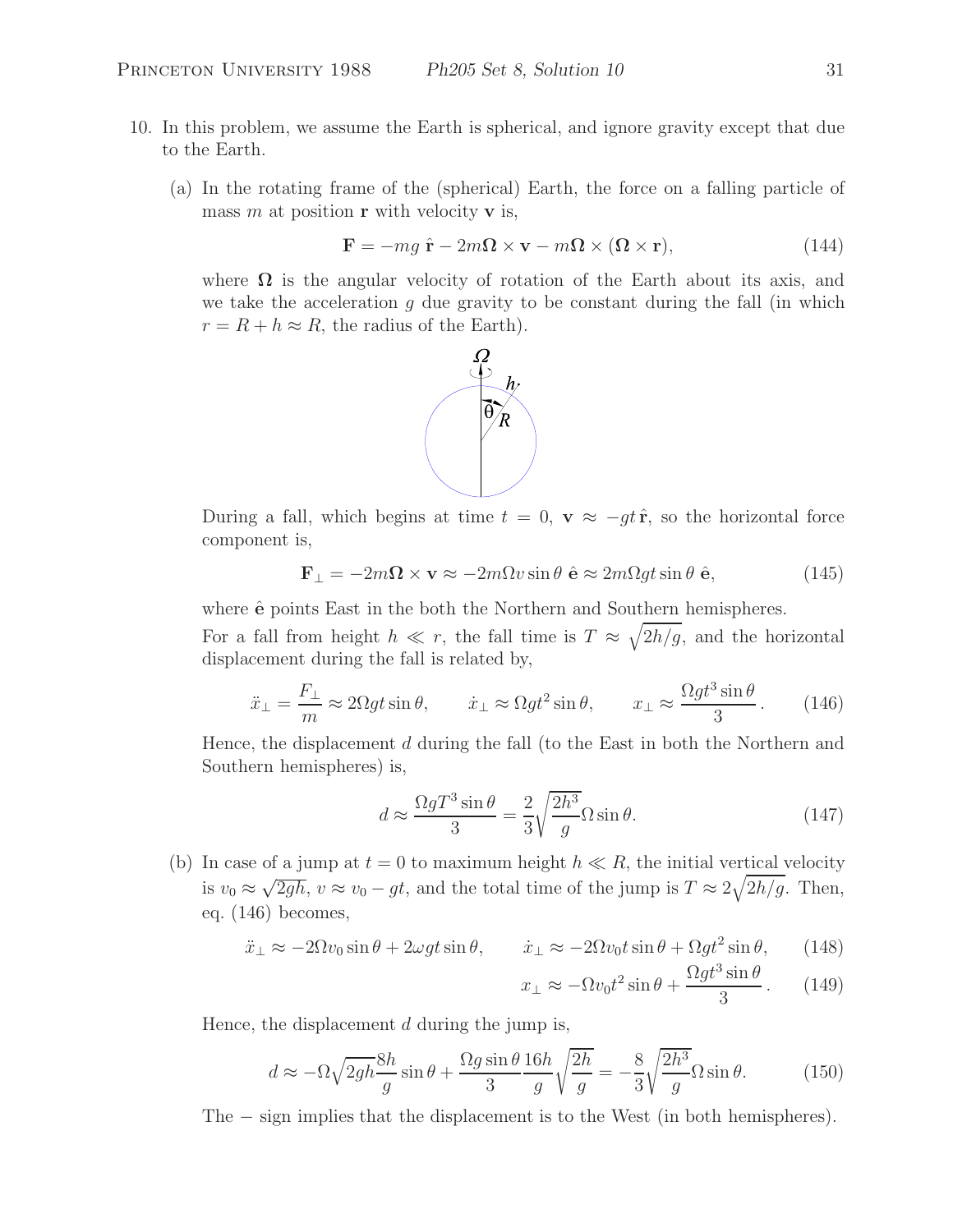(c) We now consider the jump of part (b) in an inertial frame in which the center of the Earth is at rest.

In this frame, the only force on the jumping mass  $m$  is the central force of gravity. Hence, the angular momentum  $\mathbf{L} = \mathbf{r} \times m\mathbf{v} = \mathbf{r} \times m\mathbf{v}_{\perp}$  of mass m about the center of the Earth is conserved.

At the beginning of the jump, when the mass is at position  $\mathbf{R} = (r, \theta, 0)$ , the velocity in the inertial frame is  $\mathbf{v} = v_0 \hat{\mathbf{r}} + \mathbf{\Omega} \times \mathbf{R} = v_0 \hat{\mathbf{r}} + \Omega R \sin \theta \hat{\boldsymbol{\phi}}$  in a spherical coordinate system with the z-axis along  $\Omega$ . Hence, the conserved angular momentum is

$$
\mathbf{L} = mr^2 \dot{\phi} \sin \theta \,\hat{\mathbf{z}} = \Omega R^2 \sin \theta \,\hat{\mathbf{z}},\tag{151}
$$

supposing that the polar angle remains  $\theta$  at all times during the jump. Hence,

$$
\dot{\phi} = \frac{\Omega R^2}{r^2} = \frac{\Omega R^2}{(R + v_0 t - gt^2/2)^2} \approx \Omega_0 \left( 1 - 2\frac{v_0 t}{R} + \frac{gt^2}{R} \right),\tag{152}
$$

$$
\phi = \Omega_0 \left( t - \frac{v_0 t^2}{R} + \frac{gt^3}{3R} \right),\tag{153}
$$

$$
d = R \sin \theta (\phi(T) - \Omega T) \approx -\sqrt{2gh} \frac{2h}{g} \Omega \sin \theta + g \frac{2h}{g} \sqrt{\frac{2h}{g}} \frac{\Omega \sin \theta}{3}
$$

$$
= -8\sqrt{\frac{2h^3}{g}} \Omega \sin \theta + \frac{16}{3} \sqrt{\frac{2h^3}{g}} \Omega \sin \theta = -\frac{8}{3} \sqrt{\frac{2h^3}{g}} \Omega \sin \theta,
$$
(154)

as found in part (b).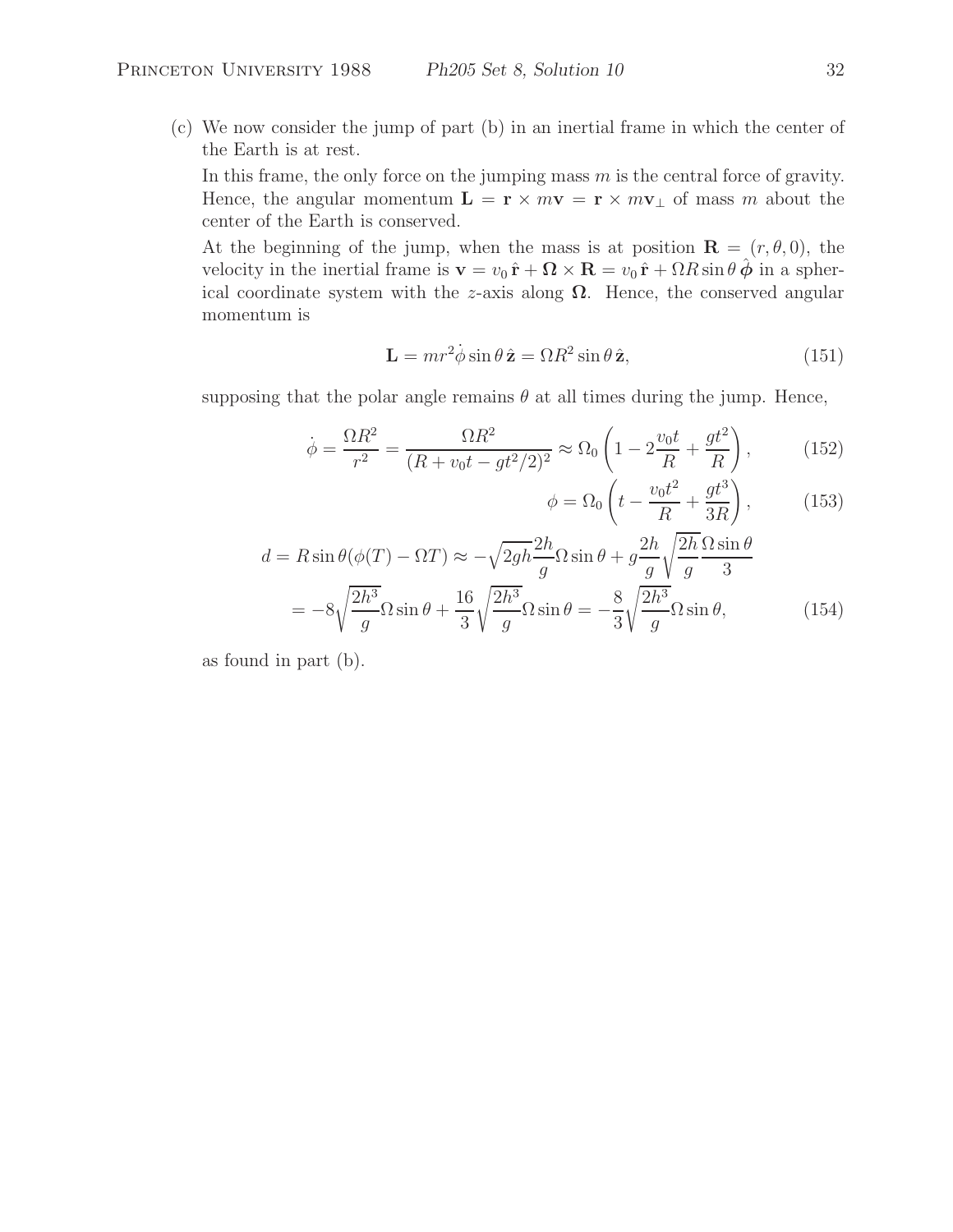11. We assume that the Earth is spherical in this problem, and ignore gravity except that due to the Earth. We also neglect the centrifugal force and air resistance on the shot fired from a gun (located on the surface of the Earth at polar angle  $\theta$ )

If the shot rises to  $h \ll R$ , its initial radial velocity is  $v_{r0} = \sqrt{2gh}$ . Subsequently, it radial velocity is  $v_r(t) = v_{r0} - gt$ , and its flight time is  $T = 2\sqrt{2h/g}$ .

If the shot travels horizontal distance  $D$  in the absence of the Coriolis for (and of air resistance), its horizontal velocity is  $v_H = D/T = (D/4)\sqrt{2g/h}$ .

The Coriolis force on a shot of mass m with velocity  $\mathbf{v} = v_E \hat{\mathbf{E}} + v_N \hat{\mathbf{N}} + v_r \hat{\mathbf{r}}$  is,

$$
\mathbf{F}_C = -2m\mathbf{\Omega} \times \mathbf{v} = -2m\Omega[(v_r \sin \theta - v_N \cos \theta) \hat{\mathbf{E}} + v_E \cos \theta \hat{\mathbf{N}} - v_E \sin \theta \hat{\mathbf{r}}, \quad (155)
$$

noting that  $\Omega = \Omega(\sin \theta \hat{N} + \cos \theta \hat{r})$ , where  $\hat{E}$  points East and  $\hat{N}$  points North.

(a) If the gun fired North, the Coriolis force,  $-2m\Omega \times \mathbf{v}$  causes an initial Westward deflection.

We ignore the effect of the Coriolis force on the resulting Westward velocity, as this effect is second order in the small quantity  $\Omega$ . In this approximation, the Northward velocity remains at its initial value,  $v_N = D/T$ , where the flight time is still  $T = 2\sqrt{2h/g}$  (as we ignore the second-order radial component of the Coriolis force).

Then, the Westward acceleration and deflection are,

$$
a_W = -\frac{F_{C,E}}{m} = 2\Omega[v_r(t)\sin\theta - v_N\cos\theta] = 2\Omega\left[\left(\sqrt{2gh} - gt\right)\sin\theta - v_N\cos\theta\right](156)
$$

$$
d_W(T) = 2\Omega\left[\left(\sqrt{2gh}\frac{T^2}{2} - g\frac{T^3}{6}\right)\sin\theta - v_N\frac{T^2}{2}\cos\theta\right]
$$

$$
= 2\Omega\left[\left(\sqrt{2gh}\frac{2h}{g} - g\frac{2}{3}\frac{2h}{g}\sqrt{\frac{2h}{g}}\right)\sin\theta - D\sqrt{\frac{2h}{g}}\cos\theta\right]
$$

$$
= 2\Omega\sqrt{\frac{2h}{g}}\left(\frac{4h}{3}\sin\theta - D\cos\theta\right).
$$
(157)

*If the gun had pointed South, the sign of* D *in eq. (157) would be +.*

(b) If the gun fired East, the initial Coriolis force has an inward radial component and (in the Northern hemisphere) a Northward component. As in part (a), we ignore the (second-order) Coriolis force on the change in the velocity from its initial value. In this approximation the Eastward velocity component,  $v_E$ , is constant, with value  $(D/4)\sqrt{2g/h}$ .

The radial force on the shot is,

$$
F_r = -mg + 2m\Omega v_E \sin \theta \equiv -mg_{\text{eff}}, \quad g_{\text{eff}} = g - 2\Omega v_E \sin \theta = g \left(1 - \frac{\Omega D \sin \theta}{\sqrt{2gh}}\right) (158)
$$

The decreased effective gravity increases the time of flight of the shot to  $T =$  $2v_{r0}/g_{\text{eff}} = 2\sqrt{2gh}/g_{\text{eff}}$ .